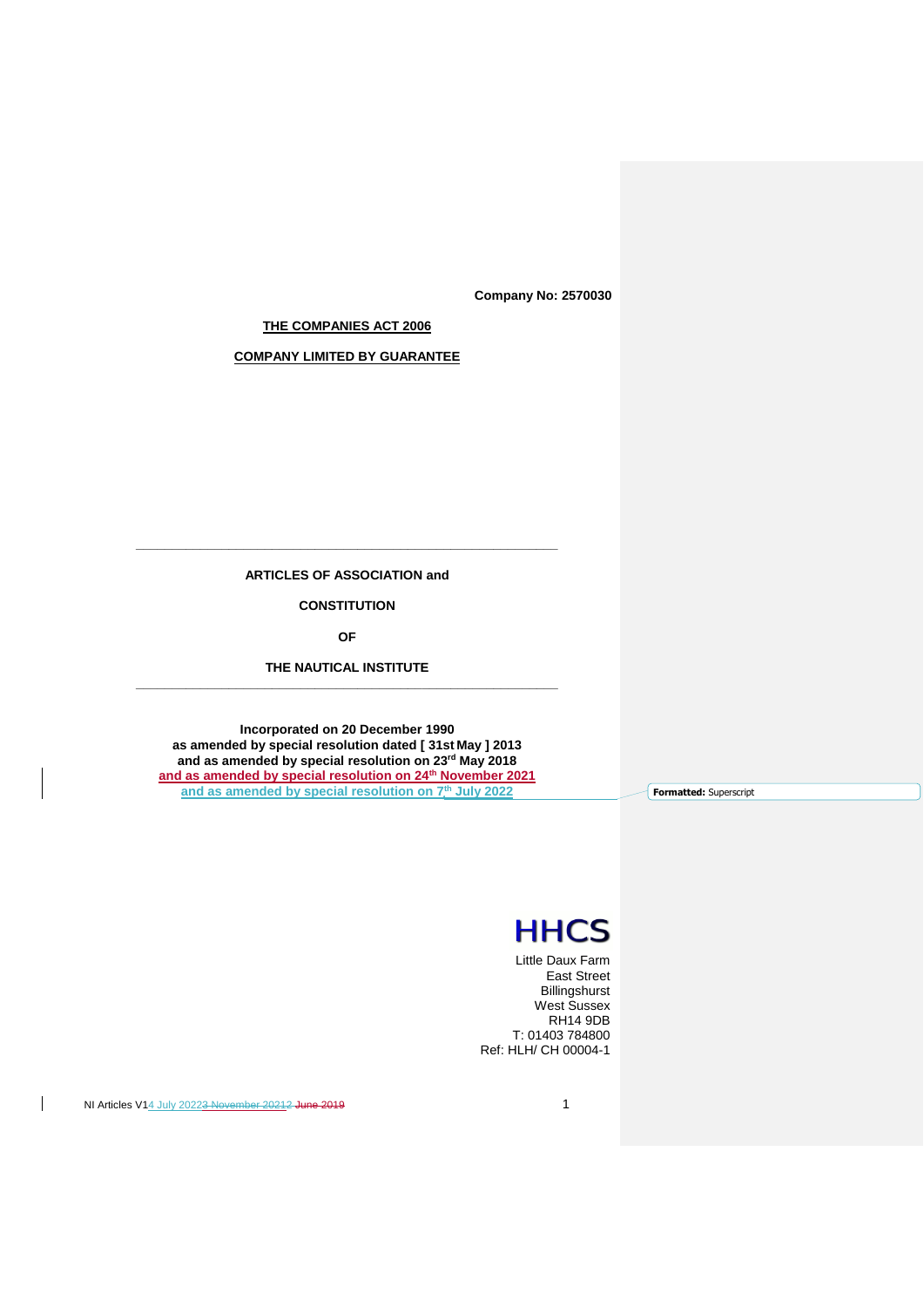**Company No: 2570030**

# **THE COMPANIES ACT 2006**

# **COMPANY LIMITED BY GUARANTEE**

# **ARTICLES OF ASSOCIATION**

# **OF**

# **THE NAUTICAL INSTITUTE**

**Incorporated on 20 December1990 as amended by special resolution dated [ 31st May ] 2013 and as amended by special resolution on 23rd May 2018 and as amended by special resolution on 24th November 2021 and as amended by special resolution on 7th July 2022**

# **1. THE COMPANY'S NAME IS THE NAUTICAL INSTITUTE**

(and in this document it is called the "Institute").

# **2. INTERPRETATION**

In the Articles:

| "address"                           | means a postal address or, for the purposes of<br>electronic communication, a fax number, an e-mail or<br>postal address or a telephone number for receiving<br>text messages in each case registered with the<br>Institute: |
|-------------------------------------|------------------------------------------------------------------------------------------------------------------------------------------------------------------------------------------------------------------------------|
| "Council"                           | shall consist of those persons appointed pursuant to<br>Article 20 and having the powers in Article 21. The<br>term 'Council member' shall be construed accordingly;                                                         |
| "the Articles"                      | means the Institute's articles of association;                                                                                                                                                                               |
| "the Charities Act"<br>"clear davs" | means the Charities Act 2011:<br>in relation to the period of a notice means a period<br>excluding:                                                                                                                          |
|                                     | the day when the notice is given or deemed to be<br>qiven; and                                                                                                                                                               |
|                                     | the day for which it is given or on which it is to take<br>effect;                                                                                                                                                           |

 $\overline{1}$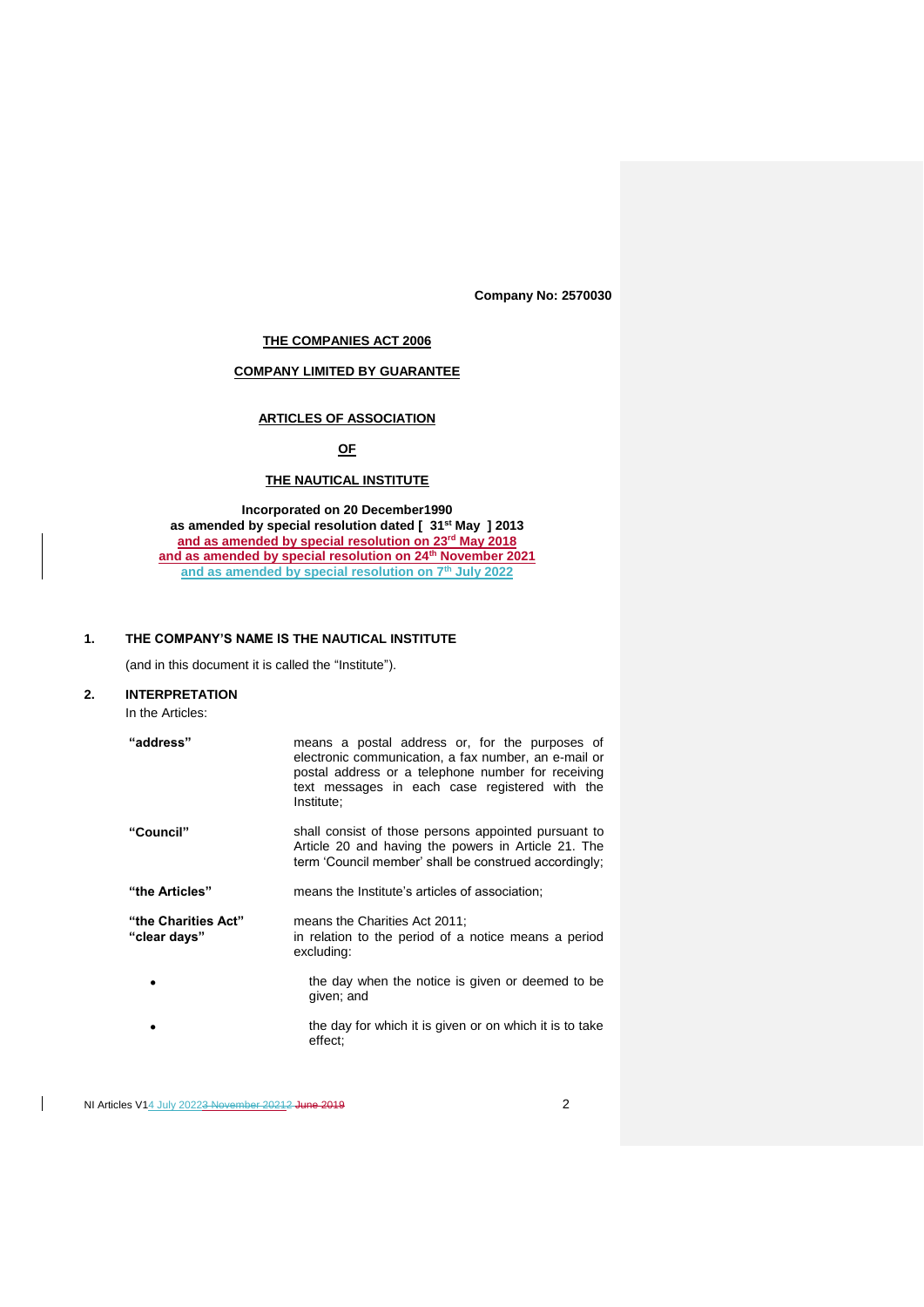| "the Commission"      | means the Charity Commission for England and<br>Wales:                                                                                                                                                                                                                                                                                                                                                                                                                                                                                                                                                                                                                                                                                                                                                                                                                                                                                                                                                                                                                                                                                                             |
|-----------------------|--------------------------------------------------------------------------------------------------------------------------------------------------------------------------------------------------------------------------------------------------------------------------------------------------------------------------------------------------------------------------------------------------------------------------------------------------------------------------------------------------------------------------------------------------------------------------------------------------------------------------------------------------------------------------------------------------------------------------------------------------------------------------------------------------------------------------------------------------------------------------------------------------------------------------------------------------------------------------------------------------------------------------------------------------------------------------------------------------------------------------------------------------------------------|
| "Companies Acts"      | means the Companies Acts (as defined in Section 2<br>of the Companies Act 2006) insofar as they apply to<br>the Institute:                                                                                                                                                                                                                                                                                                                                                                                                                                                                                                                                                                                                                                                                                                                                                                                                                                                                                                                                                                                                                                         |
| "connected person"    | means any of the following:<br>a) any parent, child (including stepchild or<br>illegitimate child), brother, sister, grandparent<br>or grandchild of an Executive Board member;<br>b) the spouse or civil partner of an Executive<br>Board member or of any person in (a),<br>including anyone living as the spouse or civil<br>partner of any of the above;<br>c) any person carrying on business in partnership<br>with an Executive Board member or any<br>person in a) to b) above<br>d) any institution which is controlled either by an<br>Executive<br>Board<br>member<br>alone<br>or<br>in<br>combination with any one or more of the<br>persons in a) to c) above<br>e) any body corporate in which an Executive<br>Board member, either alone or in combination<br>with any one or more of the persons in a) to c)<br>above, holds more than twenty percent (20%)<br>of the share capital or more than twenty<br>percent (20%) of the voting rights in the body<br>corporate.<br>Any person who is a connected person in relation<br>to any Executive Board member is referred to in<br>these Articles as 'connected' to that Executive<br>Board member; |
| "document"            | includes, unless otherwise specified, any document<br>sent or supplied in electronic form;                                                                                                                                                                                                                                                                                                                                                                                                                                                                                                                                                                                                                                                                                                                                                                                                                                                                                                                                                                                                                                                                         |
| "electronic form"     | has the meaning given in section 1168 of the<br>Companies Act 2006;                                                                                                                                                                                                                                                                                                                                                                                                                                                                                                                                                                                                                                                                                                                                                                                                                                                                                                                                                                                                                                                                                                |
| "the Executive Board" | shall consist of those persons appointed pursuant to<br>Article 25 and having the powers in Article 26. The<br>Executive Board shall mean the board of directors of<br>the Institute and shall include the Treasurer of the<br>Institute. The individual members of the board shall<br>be company directors and also charity trustees as<br>defined by section 177 of the Charities Act. The term<br>'Executive Board member'<br>shall<br>be construed<br>accordingly;                                                                                                                                                                                                                                                                                                                                                                                                                                                                                                                                                                                                                                                                                             |
| "the Institute"       | means the company intended to be regulated by the                                                                                                                                                                                                                                                                                                                                                                                                                                                                                                                                                                                                                                                                                                                                                                                                                                                                                                                                                                                                                                                                                                                  |

 $\begin{array}{c} \hline \end{array}$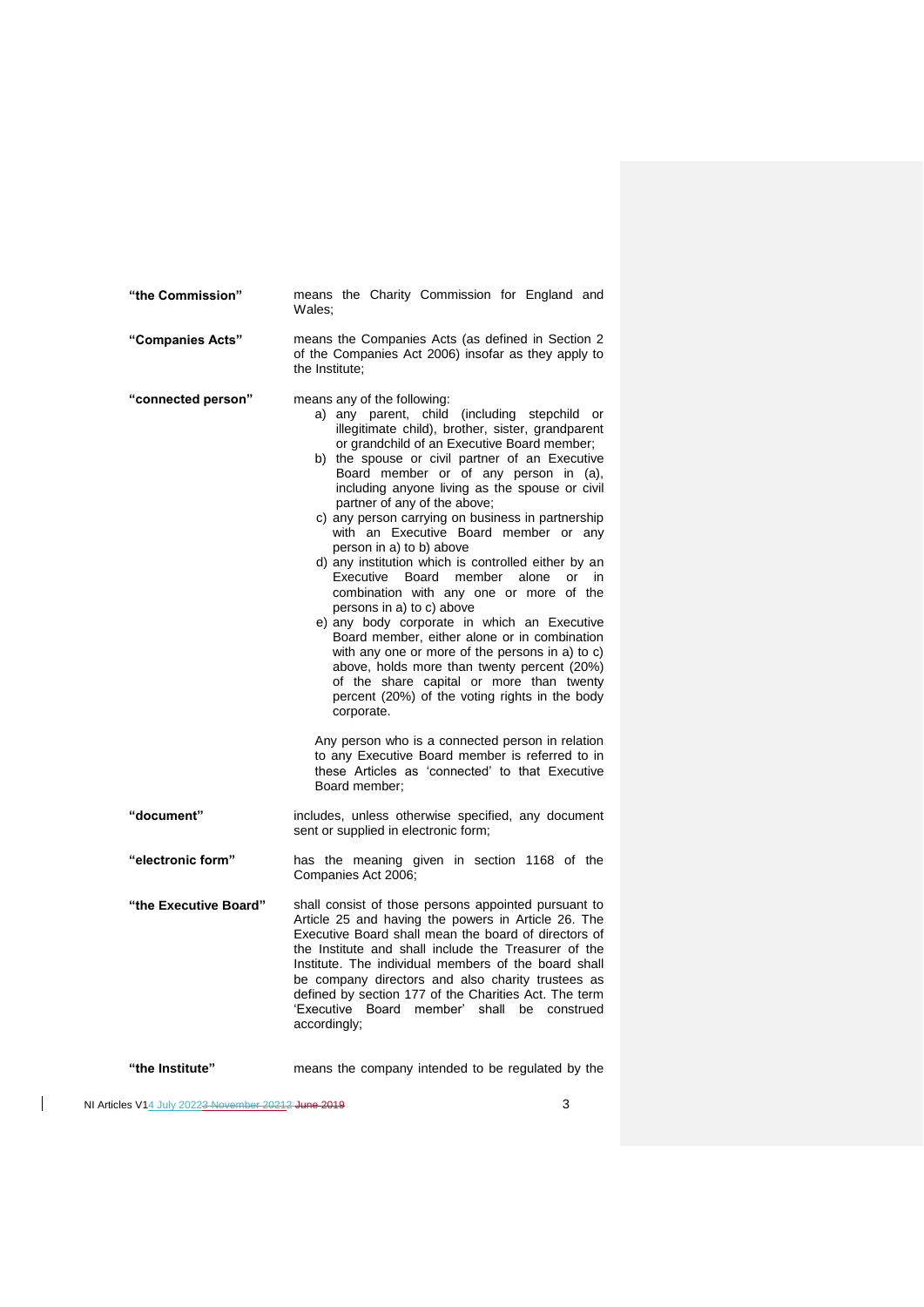|             | Articles:                                                                                                                |
|-------------|--------------------------------------------------------------------------------------------------------------------------|
| "Officers"  | means those persons appointed in accordance with<br>Article 19.1:                                                        |
| "the Seal"  | means the common seal of the Institute if it has one:                                                                    |
| "Secretary" | means the person appointed to perform the duties of<br>the secretary of the Institute, in accordance with<br>Article 35: |

**"the United Kingdom"** means Great Britain and Northern Ireland.

Words importing one gender shall include all genders, and the singular includes the plural and vice versa.

Unless the context otherwise requires, words or expressions contained in the Articles have the same meaning as in the Companies Acts but excluding any statutory modification not in force when this constitution becomes binding on the Institute.

Apart from the exception mentioned in the previous paragraph, a reference to an Act of Parliament includes any statutory modification or re-enactment of it for the time being in force.

## **3. LIABILITY OF MEMBERS**

The liability of the members is limited to a sum not exceeding £1, being the amount that each member undertakes to contribute to the assets of the Institute in the event of its being wound up while they arehe is a member or within one year after hethey ceases to be a member, for

- 3.1 payment of the Institute's debts and liabilities incurred before he, she or itthey ceases to be a member;
- 3.2 payment of the costs, charges and expenses of winding up; and
- 3.3 adjustment of the rights of the contributories among themselves.

# **4. OBJECTS**

The Institute's objects ('Objects') are specifically restricted to the following:

to advance public education in the study of nautical science and subject thereto nautical studies generally.

#### **5. POWERS**

 $\overline{\phantom{a}}$ 

The Institute has power to do anything which is calculated to further its Objects or is conducive or incidental to doing as. In particular, the Institute has power: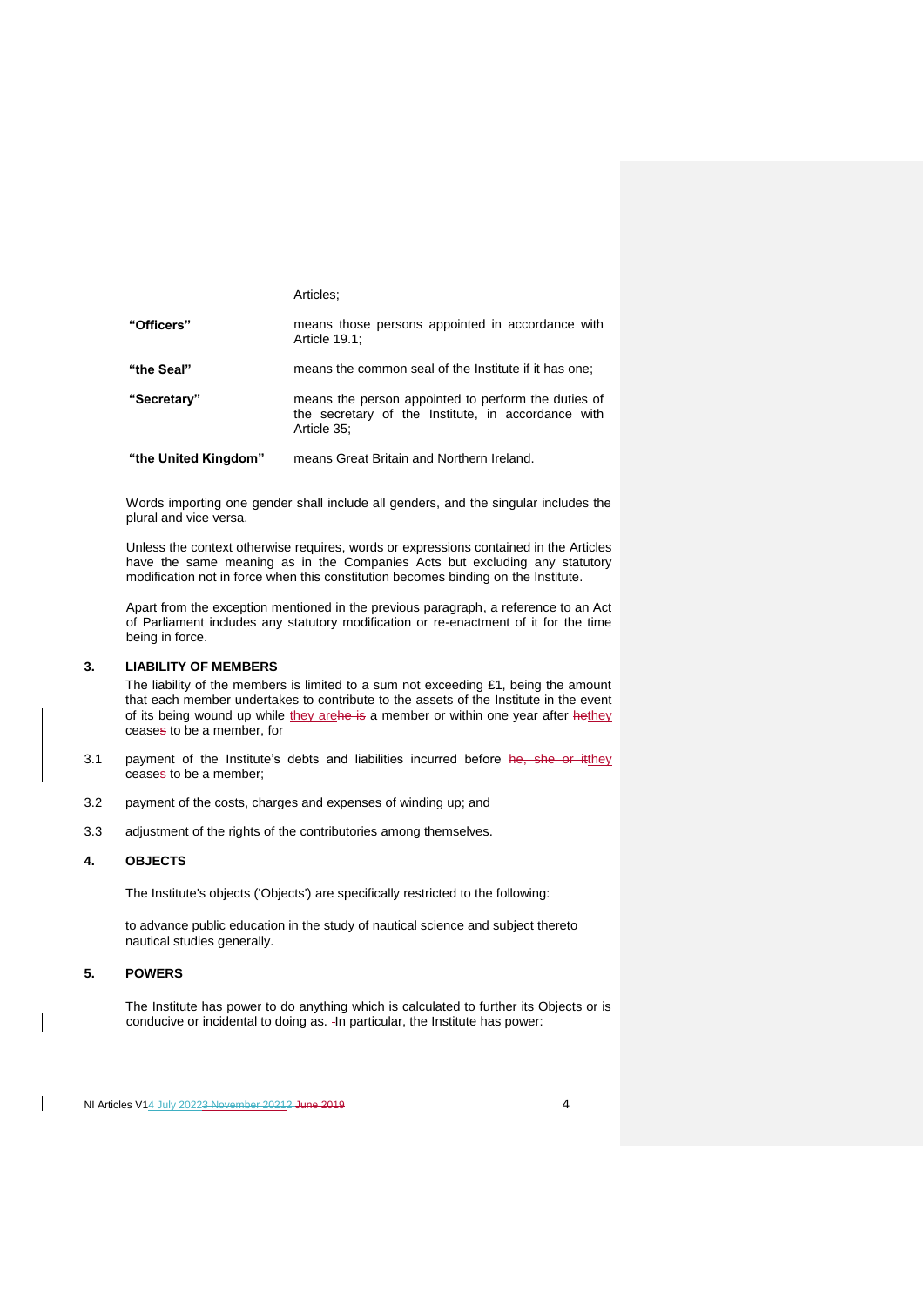- 5.1 to encourage and promote a high standard of qualification, competence and knowledge among those involved in the control of seagoing craft including nondisplacement craft;
- 5.2 to facilitate the exchange and publication of information and ideas on nautical science, to encourage research therein and to publish the results thereof:
- 5.3 to liaise with government departments and others bodies concerned with statutory or other qualifications, and with universities and other educational institutes and authorities in the furtherance of education and training in nautical science and practice;
- 5.4 To establish and maintain appropriate educational and professional standards of membership and to encourage the formation of Branches worldwide;
- 5.5 to raise funds. In doing so the Institute must not undertake any taxable permanent trading activity and must comply with any relevant statutory regulations;
- 5.6 to enter into contracts in order to further the Objects;
- 5.7 to buy, take on lease or in exchange, hire or otherwise acquire any property and to maintain and equip it for use:
- 5.8 to sell, lease or otherwise dispose of all or any part of the property belonging to the Institute. In exercising this power, the Institute must comply as appropriate with sections 117 and 122- of the Charities Act;
- 5.9 to borrow money and to charge the whole or any part of the property belonging to the Institute as security for repayment of the money borrowed or as security for a grant or the discharge of an obligation. - The Institute must comply as appropriate with sections 124 to 126 of the Charities Act, if it wishes to mortgage land;
- 5.10 to co-operate with other charities, voluntary bodies and statutory authorities and to exchange information and advice with them;
- 5.11 to establish or support any charitable trusts, associations or institutions formed for any of the charitable purposes included in the Objects and to subscribe or guarantee money for charitable purposes;
- 5.12 to acquire, merge with or to enter into any partnership or joint venture arrangement with any other charitable trusts, associations, institutions, societies, companies, social enterprises or voluntary bodies with similar charitable purposes;
- 5.13 to set aside income as a reserve against future expenditure in accordance with the Institute's reserve policies, whereby its Contingency Reserve should be based on 3 months staff costs, 6 months rent and services and the average trade creditors, and Projects Reserve enabling funding of specific projects with approval of the Executive Board, which will be reviewed annually;
- 5.14 to employ and remunerate such staff as are necessary for carrying out the work of the Institute and to make all reasonable and necessary provision for the payment of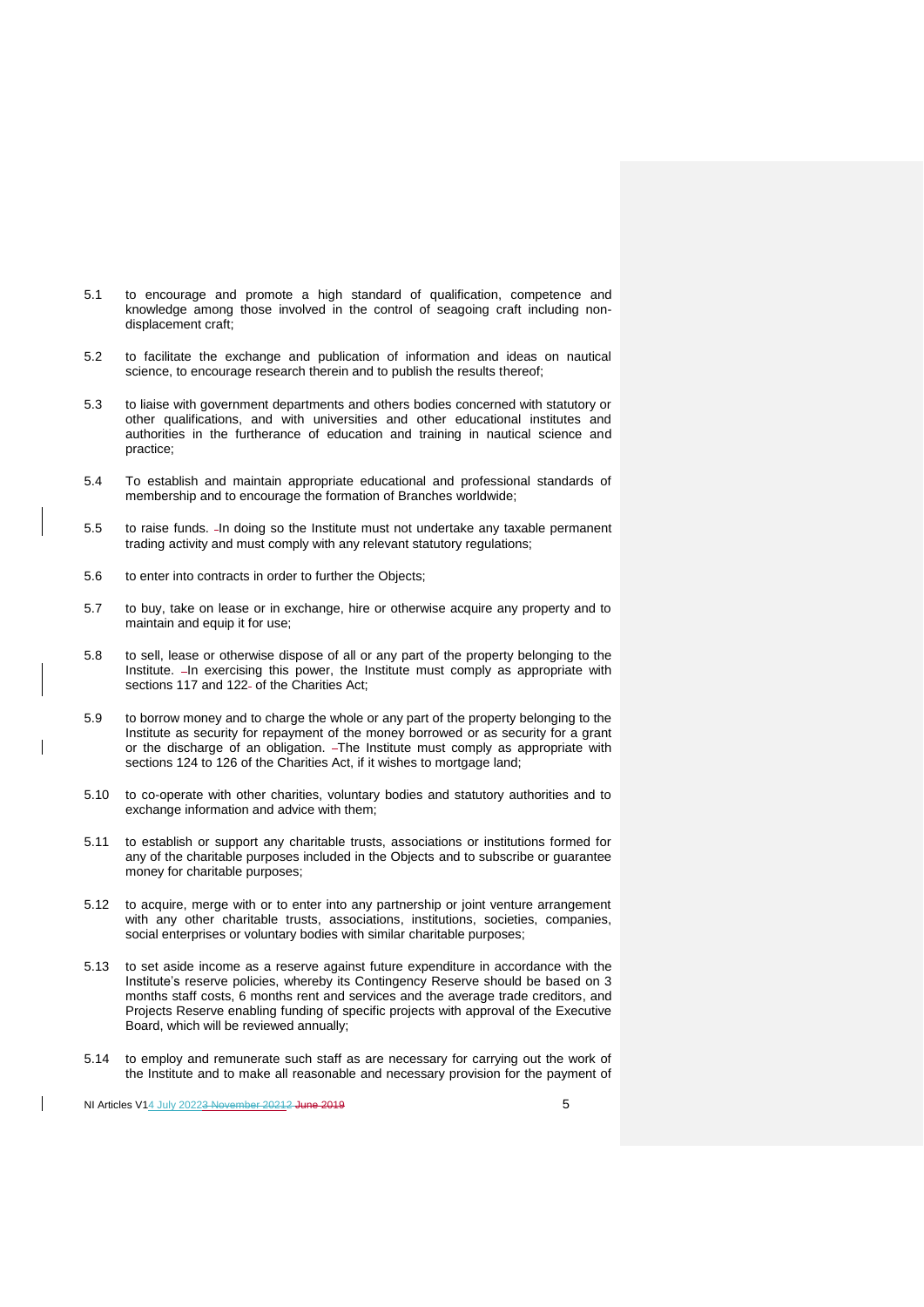pensions and superannuation to such persons and their dependants. The Institute may employ one of its members to any salaried position. The Institute may employ or remunerate a Executive Board member only to the extent it is permitted to do so by Article 6 and provided it complies with the conditions in that Article;

- 5.15 in respect of investments to:
	- 5.15.1 deposit or invest funds;
	- 5.15.2 employ a professional fund manager; and
	- 5.15.3 arrange for the investments or other property of the Institute to be held in the name of a nominee;

in the same manner and subject to the same conditions as the trustees of a trust are permitted to do by the Trustee Act 2000, provided that in case the Institute shall take or hold any property which may be subject to any trusts, the Institute shall only deal with or invest the same in such manner as allowed by law having regard to such trusts;

- 5.16 to provide indemnity insurance for the Executive Board members in accordance with, and subject to the conditions in, section 189 of the Charities Act;
- 5.17 to make bye laws, rules and regulations with regard to the affairs of the management of the Institute;
- 5.18 to do all such other lawful things as are necessary to the attainment or furtherance of the said Objects.

## **6 APPLICATION OF INCOME AND PROPERTY**

- 6.1 The income and property of the Institute shall be applied solely towards the promotion of the Objects.
- 6.2 Executive Board members and Council members are entitled to be reimbursed from the property of the Institute or may pay out of such property reasonable expenses properly incurred by them when acting on behalf of the Institute.
- 6.3 An Executive Board member may benefit from trustee indemnity insurance cover purchased at the Institute's expense in accordance with, and subject to the conditions in, section 189 of the Charities Act.
- 6.4 An Executive Board member may receive an indemnity from the Institute in the circumstances specified in Article 41.
- 6.5 None of the income or property of the Institute may be paid or transferred directly or indirectly by way of dividend bonus or otherwise by way of profit to any member of the Institute. This does not prevent a member receiving:
	- 6.5.1 a benefit from the Institute in the capacity of a beneficiary of the Institute;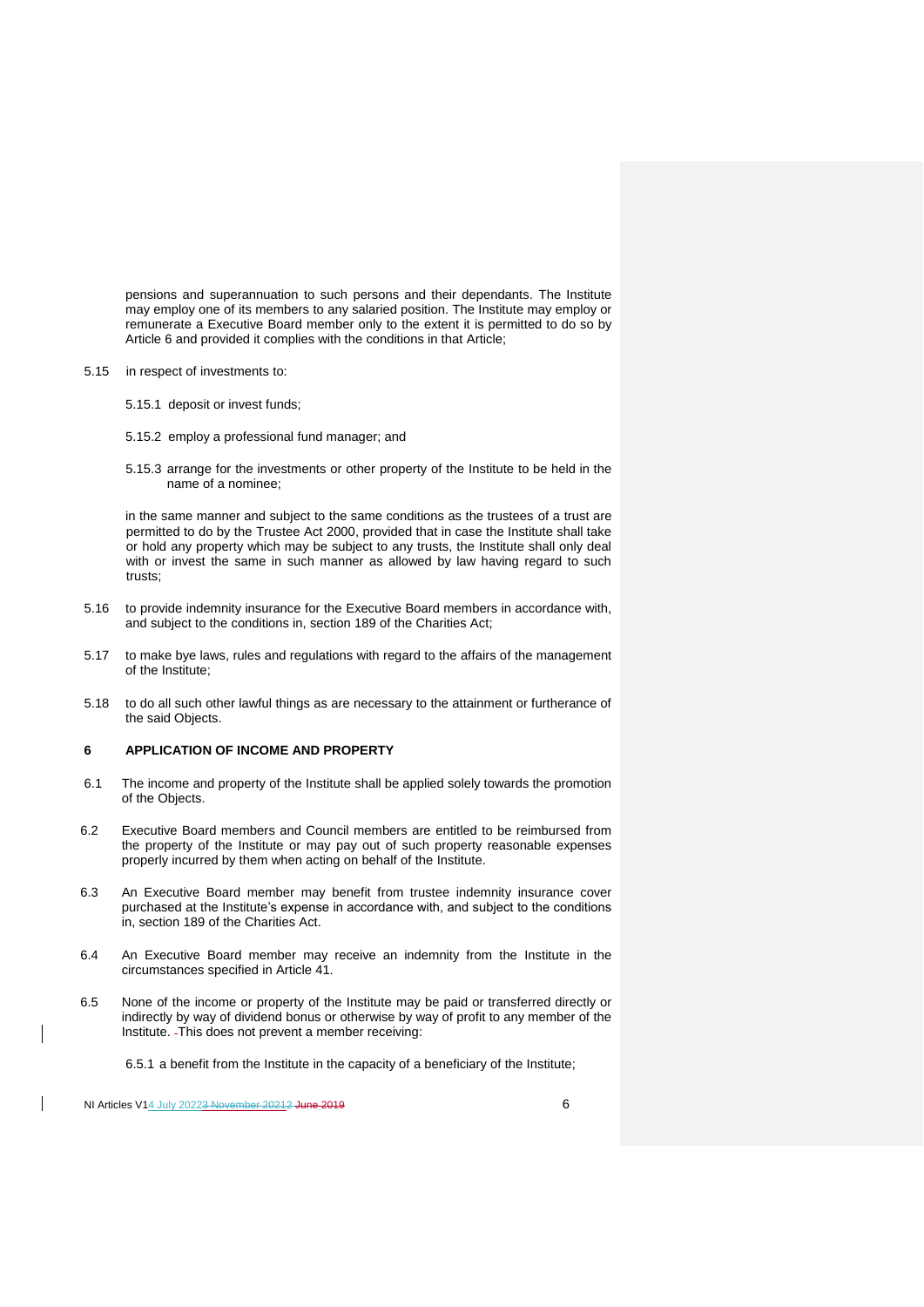- 6.5.2 reasonable and proper remuneration for any goods or services supplied to the Institute;
- 6.5.3 a reasonable salary for paid employment within the Institute, including any associated financial or non-financial benefits.
- 6.6 No Executive Board member or connected person may:
	- 6.6.1 buy any goods or services from the Institute on terms preferential to those applicable to other members of the public;
	- 6.6.2 sell goods, services or any interest in land to the Institute;
	- 6.6.3 be employed by or receive remuneration from the Institute;
	- 6.6.4 receive any other financial benefit from the Institute

unless the payment is permitted by Article 6.7, or authorised by the Court or the prior written consent of the Commission has been obtained.

In this Article a 'financial benefit' means a benefit, direct or indirect, which is either money or has a monetary value.

- 6.7 An Executive Board member or connected person may receive a benefit from the Institute in the capacity of a beneficiary of the Institute, provided that a majority of the Executive Board members do not benefit in this way.
- 6.8 An Executive Board member or connected person may enter into a contract for the supply of services, or of goods that are supplied in connection with the provision of services, to the Institute where that is permitted in accordance with, and subject to the conditions in, sections 185-186 of the Charities Act.
- 6.9 Subject to Article 6.13, an Executive Board member or connected person may provide the Institute with goods that are not supplied in connection with services provided to the Institute by the Executive Board member or connected person.
- 6.10 An Executive Board member or connected person may receive interest on money lent to the Institute at a reasonable and proper rate which must be not more than the Bank of England bank rate (also known as the base rate).
- 6.11 An Executive Board member or connected person may receive rent for premises let by the Executive Board member or connected person to the Institute. The amount of the rent and the other terms of the lease must be reasonable and proper. The Executive Board member concerned must withdraw from any meeting at which such a proposal or the rent or other terms of the lease are under discussion.
- 6.12 An Executive Board member or connected person may take part in the normal trading and fundraising activities of the Institute on the same terms as members of the public.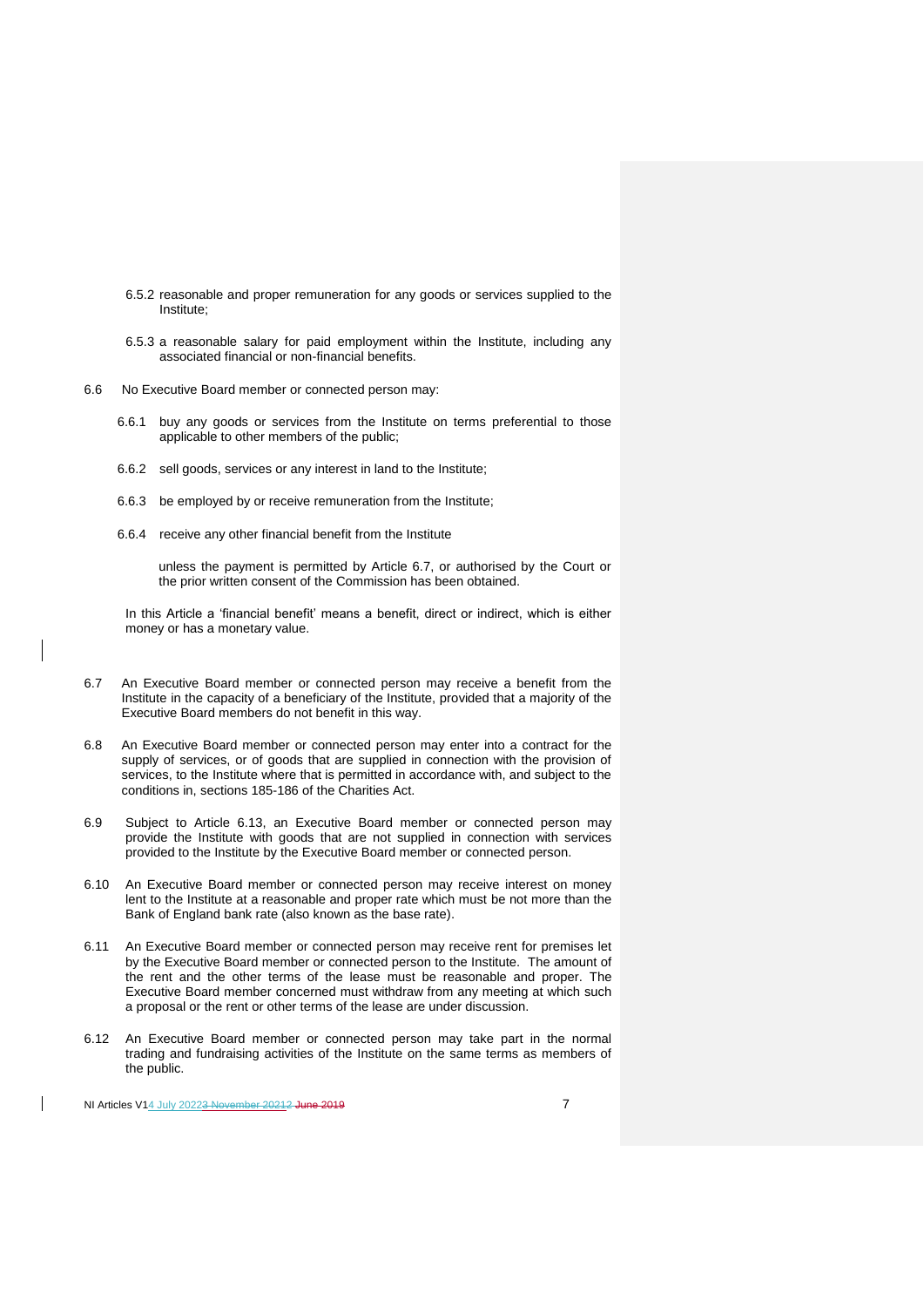- 6.13 The Institute and its Executive Board may only rely upon the authority provided by Article 6.9 if each of the following conditions is satisfied:
	- 6.13.1 The amount or maximum amount of the payment for the goods is set out in an agreement in writing between:
		- 6.13.1.1 the Institute or its Executive Board (as the case may be); and
		- 6.13.1.2 the Executive Board member or connected person supplying the goods ("the supplier") under which the supplier is to supply the goods in question to or on behalf of the Institute.
	- 6.13.2 The amount or maximum amount of the payment for the goods does not exceed what is reasonable in the circumstances for the supply of the goods in question.
	- 6.13.3 The other Executive Board members are satisfied that it is in the best interests of the Institute to contract with the supplier rather than with someone who is not an Executive Board member or connected person. In reaching that decision the Executive Board must balance the advantage of contracting with an Executive Board member or connected person against the disadvantages of doing so*.*
	- 6.13.4 The supplier is absent from the part of any meeting at which there is discussion of the proposal to enter into a contract or arrangement with them with regard to the supply of goods to the Institute.
	- 6.13.5 The supplier does not vote on any such matter and is not to be counted when calculating whether a quorum of Executive Board members is present at the meeting.
	- 6.13.6 The reason for their decision is recorded by the Executive Board in the minute book.
	- 6.13.7 A majority of the Executive Board members then in office are not in receipt of remuneration or payments authorised by Article 6.
- 6.14 In Articles 6.7-6.13 "Institute" shall include any company in which the Institute:
	- holds more than fifty percent (50%) of the shares; or
	- controls more than fifty percent (50%) of the voting rights attached to the shares; or
	- has the right to appoint one or more directors to the board of the company.

## **7 MEMBERS**

7.1 Apart from the original subscribers, membership is open to other individuals who: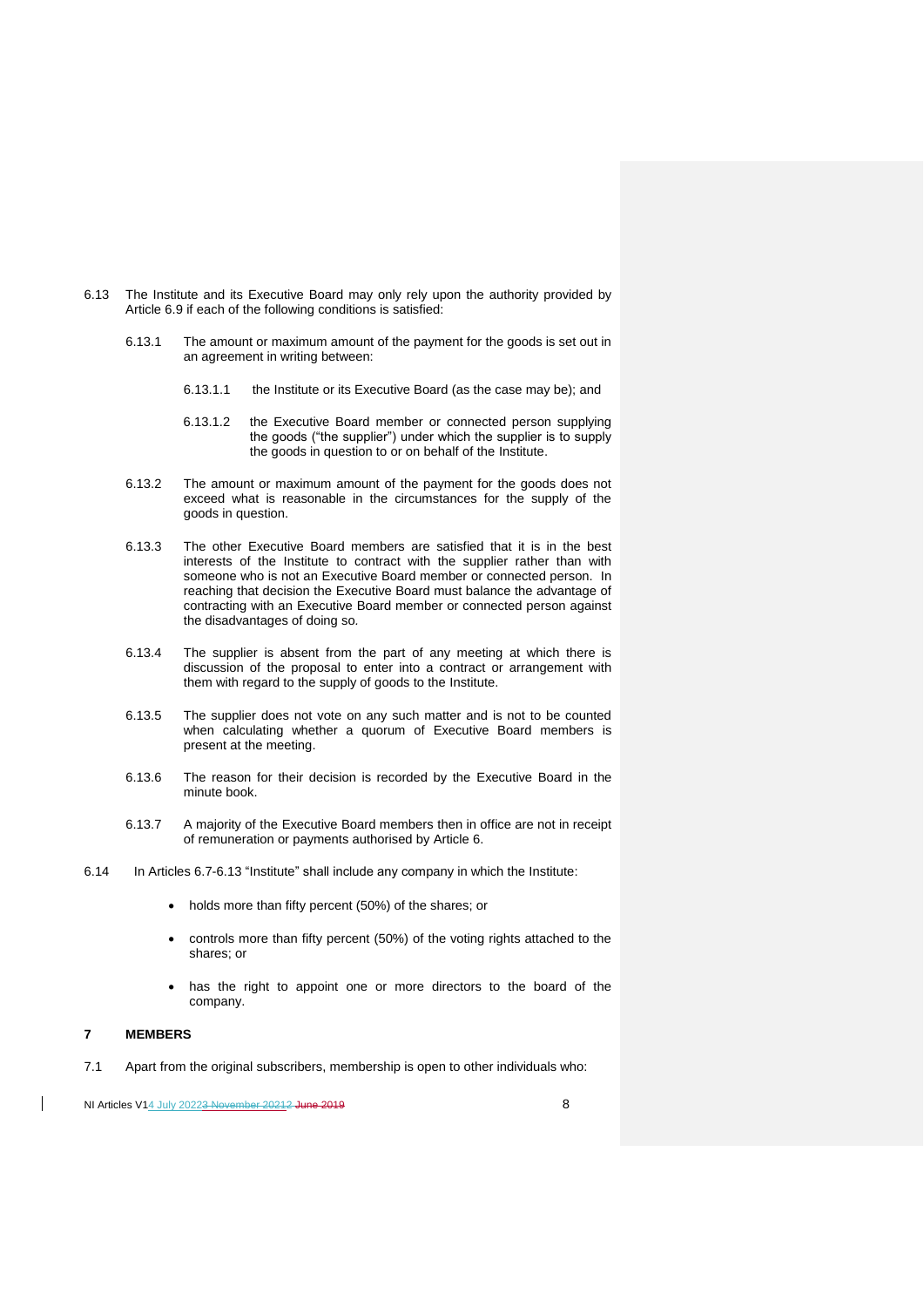7.1.1 apply to the Institute in the form required by Council; and

7.1.2 are approved by Council.

- 7.2 The Council may make such by-laws or regulations and vary the same from time to time as they consider necessary to govern all matters relating to membership including (but not limited to) classes of members, qualifications for membership, election or admission to membership, transfers between classes of members, fees and subscriptions.
- 7.3 Membership is not transferable.
- 7.4 The Council must keep a register of names and addresses of the members.
- 7.5 Membership applications will be administered by HQ staff on behalf of Council. Applications of concern will be passed to the Nominations Committee for consideration.

# **8 CLASSES OF MEMBERSHIP**

- 8.1 The Executive Board may establish classes of membership with different rights and obligations and shall record the rights and obligations in the register of members.
- 8.2 The classes of voting membership for the time being are:
	- 8.2.1 Fellow
	- 8.2.2 Honorary Fellow
	- 8.2.3 Associate Fellow
	- 8.2.4 Member
	- 8.2.5 Associate Member

but the Executive Board shall have the power to add to the classes at any time.

- 8.3 The Executive Board members may not directly or indirectly alter the rights or obligations attached to an existing class of membership.
- 8.4 The rights attached to a class of membership may only be varied if:
	- 8.4.1 three-quarters of the members of that class consent in writing to the variation; or
	- 8.4.2 a special resolution is passed at a separate general meeting of the members of that class agreeing to the variation.
- 8.5 The provisions in the Articles about general meetings shall apply to any meeting relating to the variation of the rights of any class of members.

#### **9 TERMINATION OF MEMBERSHIP**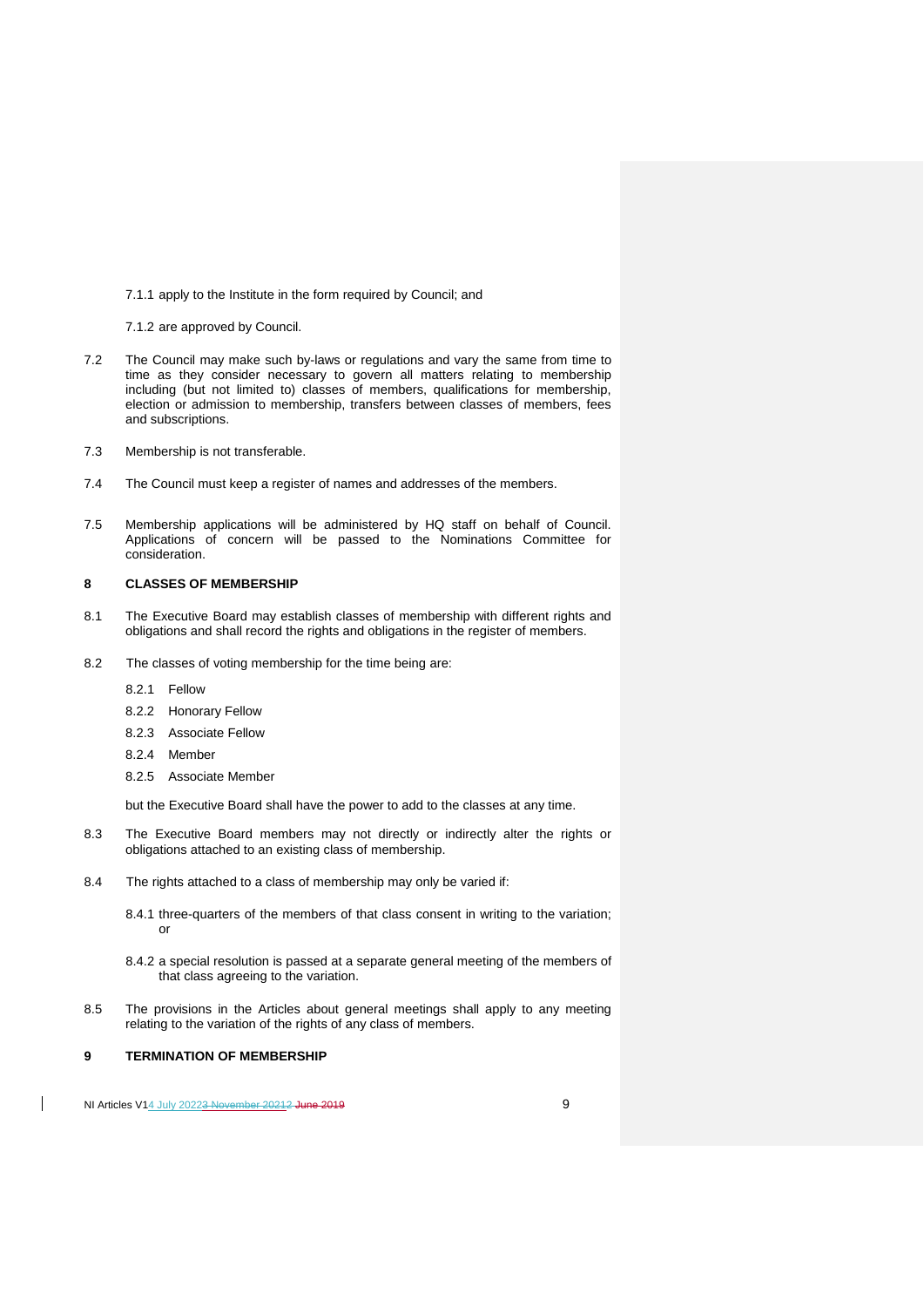## 9.1 Membership is terminated if:

- 9.1.1 the member dies;
- 9.1.2 the member resigns by written notice to the Institute unless, after the resignation, there would be less than two members;
- 9.1.3 the member is removed from membership by a resolution of two-thirds of those Council members present at a Council meeting, provided that the member is guilty of any unprofessional conduct or they havehe has wilfully contravened any of the rules, regulations or bye laws of the Institute, or whose continued membership is in the opinion of the Executive Board not in the best interests of the Institute. Any member whose removal from membership is under consideration shall, if theyhe so desires, have reasonable opportunity to be legally represented and state theirhis case at an Executive Board meeting.
- 9.2 Should any sum due from a member of the Institute be not paid in full within six months, the Executive Board may determine that their membership shall be terminated.

## **10 GENERAL MEETINGS**

 $\overline{\phantom{a}}$ 

- 10.1 An annual general meeting must be held each year and not more than fifteen months may elapse between successive annual general meetings.
- 10.2 The Executive Board may call a general meeting at any time.
- 10.3 Members who hold not less than ten percent (10%) of the voting rights, or five percent (5%) if it is longer than twelve months since the last general meeting, may call a general meeting at any time.

## **11 NOTICE OF GENERAL MEETINGS**

- 11.1 The minimum periods of notice required to hold a general meeting of the Institute are:
	- 11.1.1 **one** calendar **month** for the annual general meeting;
	- 11.1.2 **twenty-one** clear **days** for a general meeting called for the passing of a special resolution;
	- 11.1.3 **fourteen** clear **days** for all other general meetings.
- 11.2 A general meeting may be called by shorter notice if it is so agreed by a majority in number of members having a right to attend and vote at the meeting, being a majority who together hold not less than ninety percent (90%) of the total voting rights.
- 11.3 The notice must specify the date, time and place of the meeting and the general nature of the business to be transacted. If the meeting is to be an annual general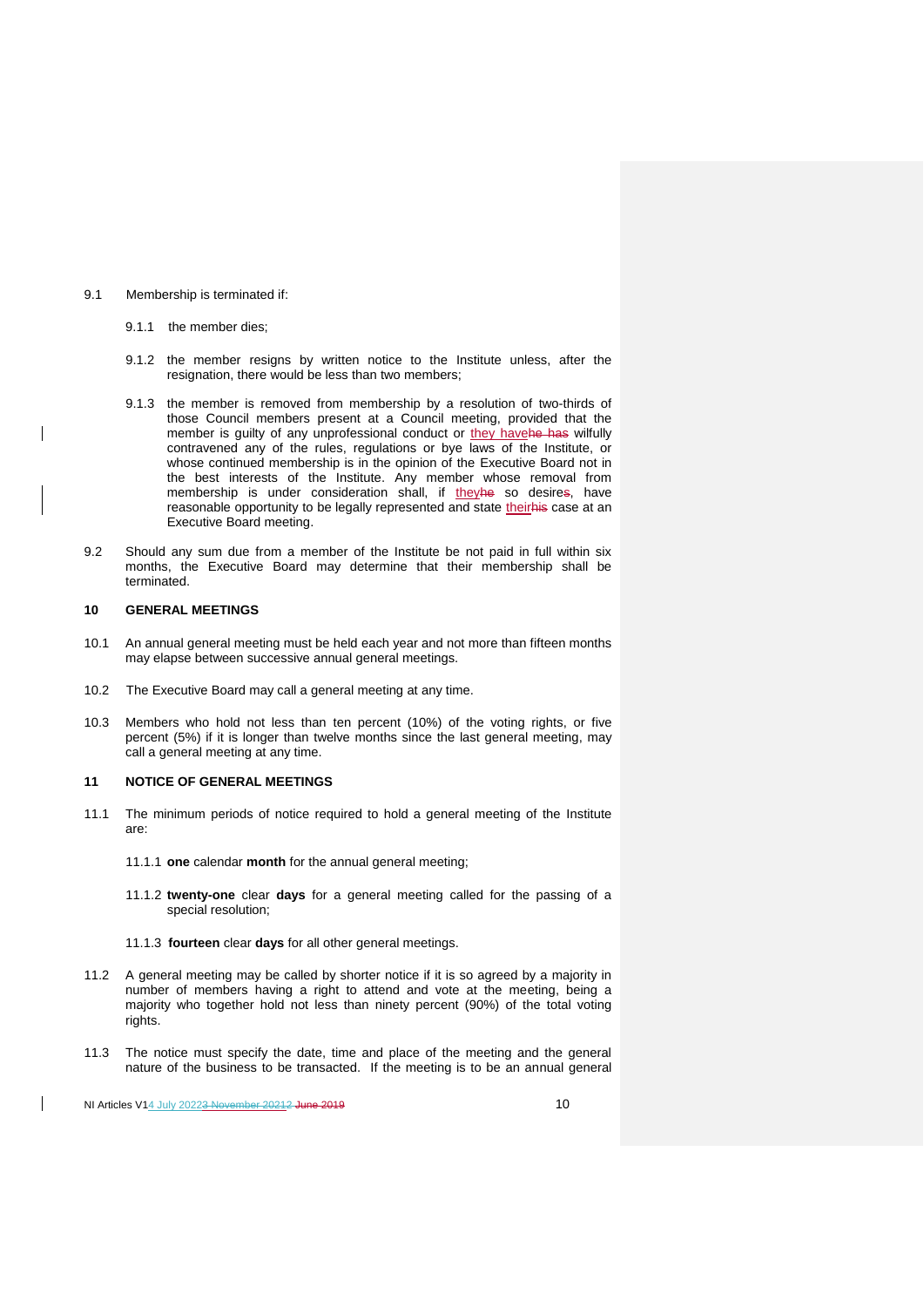meeting, the notice must say so.- The notice must also contain a statement setting out the right of members to appoint a proxy under section 324 of the Companies Act 2006 and Article 16.

- 11.4 The notice must be given to all the members of the Institute and to the Executive Board members, Council members and auditors.
- 11.5 The proceedings at a meeting shall not be invalidated because a person who was entitled to receive notice of the meeting did not receive it because of an accidental omission by the Institute.

## **12 PROCEEDINGS AT GENERAL MEETINGS**

- 12.1 No business shall be transacted at any general meeting unless a quorum is present.
- 12.2 A quorum is **twenty** members present in person or by proxy and entitled to vote upon the business to be conducted at the meeting.
- 12.3 General meetings shall be chaired by the President of the Institute or, in theirhis absence, the senior Vice-President. - In the absence of the President and all Vice-Presidents, the Chairmiran of the Executive Board shall act as Chairman or, in theirhis absence, a Vice-Chairman of the Executive Board.
- 12.4 If there is only one Executive Board member present and willing to act, he or shethey shall chair the meeting.
- 12.5 If no Executive Board member is present and willing to chair the meeting within fifteen minutes after the time appointed for holding it, the members present in person or by proxy and entitled to vote must choose one of their number to chair the meeting.

# **13. ADJOURNMENTS**

 $\overline{\phantom{a}}$ 

- 13.1 If a quorum is not present within half an hour from the time appointed for the meeting or, during a meeting a quorum ceases to be present, the meeting shall be adjourned to such time and place as the Executive Board shall determine.
- 13.2 The Executive Board must reconvene the meeting and must give at least seven clear days' notice of the reconvened meeting stating the date, time and place of the meeting.
- 13.3 If no quorum is present at the reconvened meeting within fifteen minutes of the time specified for the start of the meeting, the members present in person or by proxy at that time shall constitute the quorum for that meeting.
- 13.4 The members present in person or by proxy at a meeting may resolve by ordinary resolution that the meeting shall be adjourned.
- 13.5 The person who is chairing the meeting must decide the date, time and place at which the meeting is to be reconvened unless those details are specified in the resolution.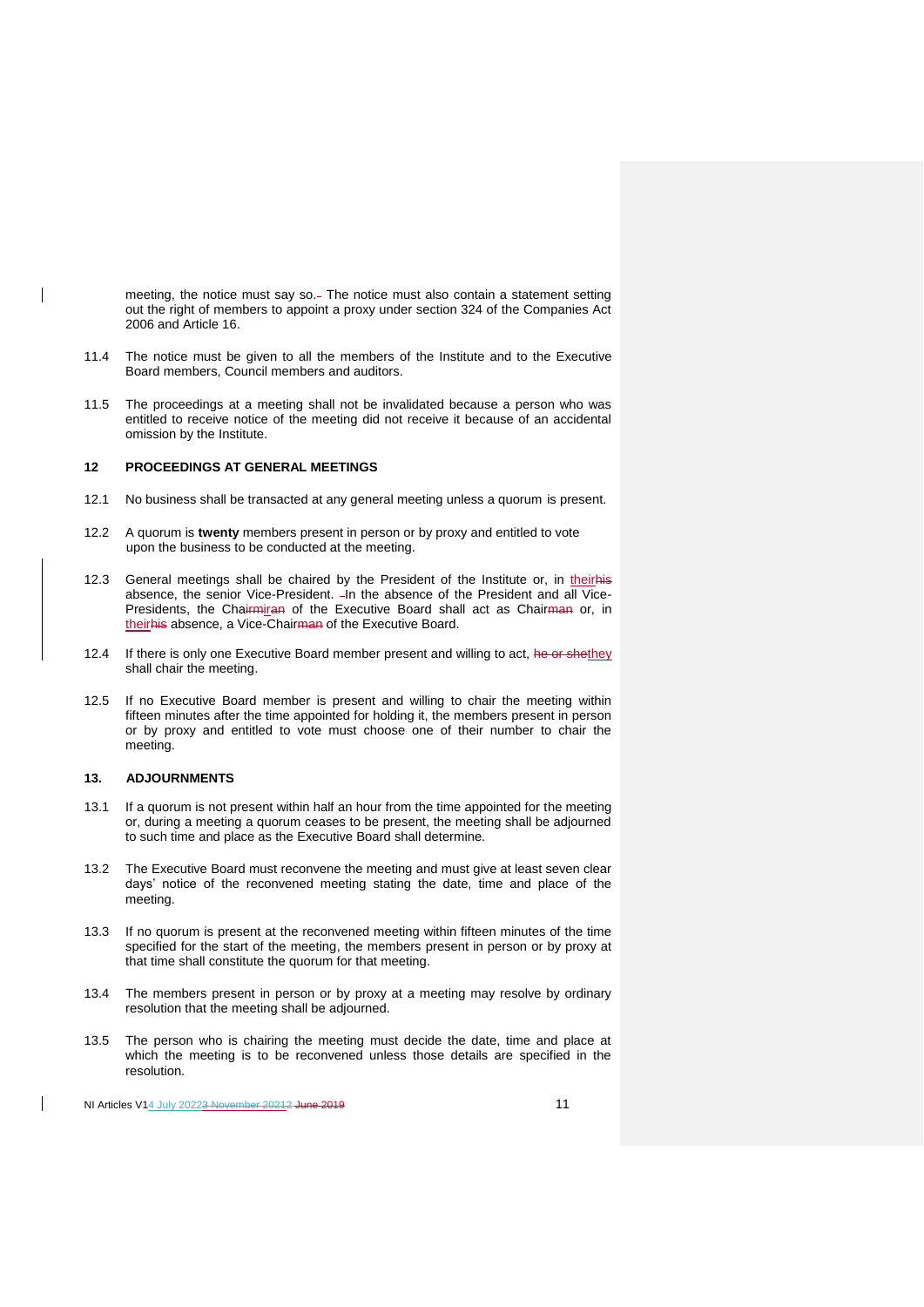- 13.6 No business shall be conducted at a reconvened meeting unless it could properly have been conducted at the meeting had the adjournment not taken place.
- 13.7 If a meeting is adjourned by a resolution of the members for more than seven days, at least seven clear days' notice shall be given of the reconvened meeting stating the date, time and place of the meeting.

## **14 VOTES OF MEMBERS**

- 14.1 Subject to Articles 8 and 14.3, every member shall have one vote. The Executive Board may make provision for postal voting as appropriate.
- 14.2 Any objection to the qualification of any voter must be raised at the meeting at which the vote is tendered and the decision of the person who is chairing the meeting shall be final.
- 14.3 In the case of an equality of votes, whether on a show of hands or on a poll, the Chairman of the general meeting shall be entitled to a second or casting vote.
- 14.4 The declaration by the person who is chairing the meeting of the result of the vote shall be conclusive unless a poll is demanded.
- 14.5 The result of the vote must be recorded in the minutes of the Institute but the number or proportion of votes cast need not be recorded.

# **15 POLL VOTING**

- 15.1 Any vote at a meeting shall be decided by a show of hands unless before, or on the declaration of the result of, the show of hands a poll is demanded:
	- 15.1.1 by the person chairing the meeting; or
	- 15.1.2 by at least **five** members present in person or by proxy and having the right to vote at the meeting; or
	- 15.1.3 by a member or members present in person or by proxy representing not less than ten percent **(10%)** of the total voting rights of all the members having the right to vote at the meeting.
- 15.2 A demand for a poll may be withdrawn, before the poll is taken, but only with the consent of the person who is chairing the meeting.
- 15.3 If the demand for a poll is withdrawn, the demand shall not invalidate the result of a show of hands declared before the demand was made.
- 15.4 A poll must be taken as the person who is chairing the meeting directs, who may appoint scrutineers (who need not be members) and who may fix a time and place for declaring the results of the poll.
- 15.5 Votes may be given on a poll either personally or in writing.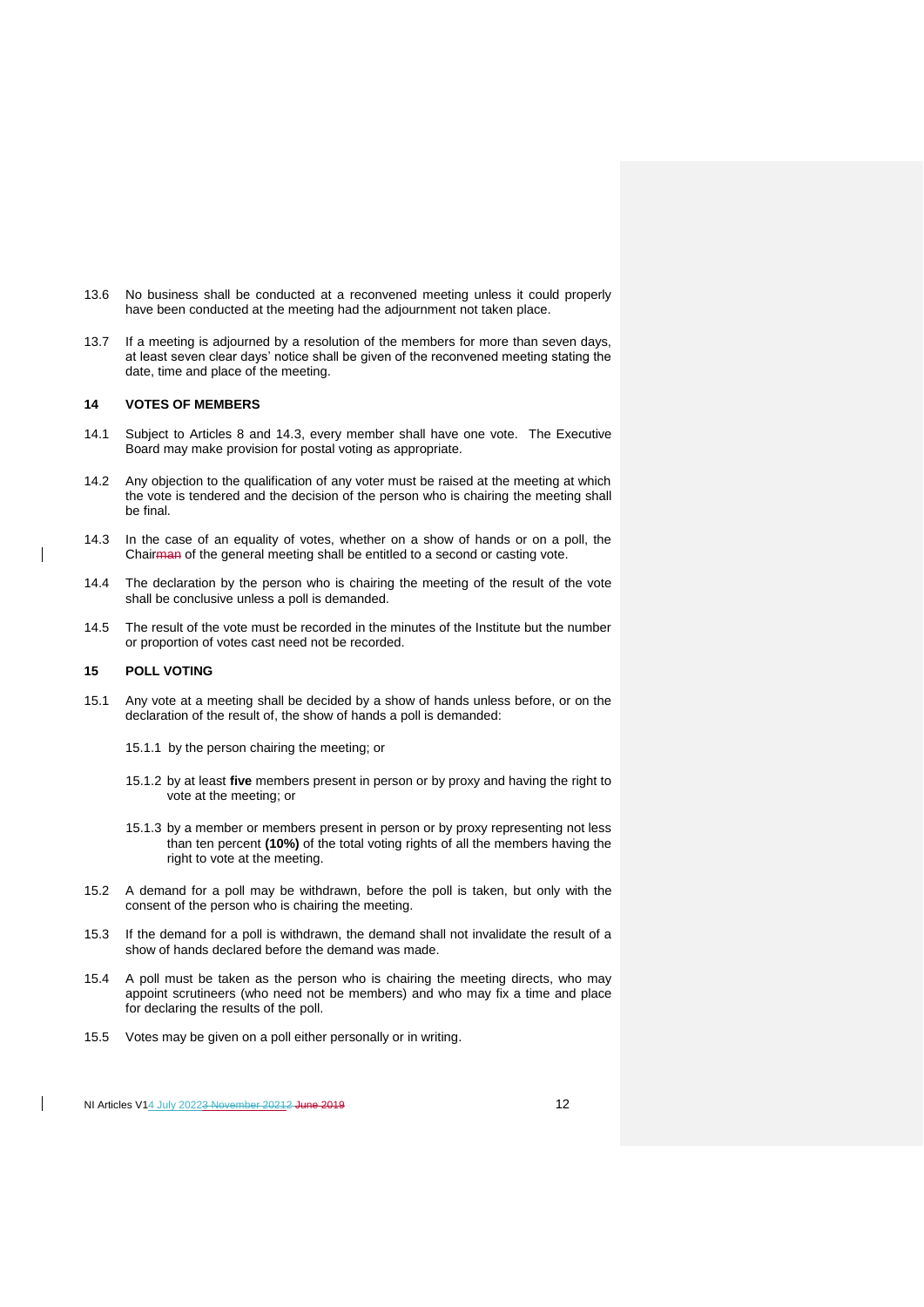- 15.6 The result of the poll shall be deemed to be the resolution of the meeting at which the poll is demanded.
- 15.7 No poll may be demanded on the election of a person to chair a meeting or on a question of adjournment.
- 15.8 A poll demanded on any other question must be taken either immediately or at such time and place as the person who is chairing the meeting directs.
- 15.9 The poll must be taken within thirty days after it has been demanded.
- 15.10 If the poll is not taken immediately at least seven clear days' notice shall be given specifying the time and place at which the poll is to be taken.
- 15.11 If a poll is demanded the meeting may continue to deal with any other business that may be conducted at the meeting.

#### **16 CONTENT OF PROXY NOTICES**

- 16.1 Proxies may only validly be appointed by a notice in writing (a "proxy notice") which
	- 16.1.1 states the name and address of the member appointing the proxy;
	- 16.1.2 identifies the person appointed to be that member's proxy and the general meeting in relation to which that person is appointed;
	- 16.1.3 is signed by or on behalf of the member appointing the proxy, or is authenticated in such manner as the Executive Board may determine; and
	- 16.1.4 is delivered to the Institute in accordance with the Articles and any instructions contained in the notice of the general meeting to which they relate.
- 16.2 The Institute may require proxy notices to be delivered in a particular form, and may specify different forms for different purposes.
- 16.3 Proxy notices may specify how the proxy appointed under them is to vote (or that the proxy is to abstain from voting) on one or more resolutions.
- 16.4 Unless a proxy notice indicates otherwise, it must be treated as
	- 16.4.1 allowing the person appointed under it as a proxy, discretion as to how to vote on any ancillary or procedural resolutions to put to the meeting; and
	- 16.4.2 appointing that person as a proxy in relation to any adjournment of the general meeting to which it relates as well as to the meeting itself.

# **17 DELIVERY OF PROXY NOTICES**

17.1 A person who is entitled to attend, speak or vote (either on a show of hands or on a poll) at a general meeting remains so entitled in respect of that meeting or any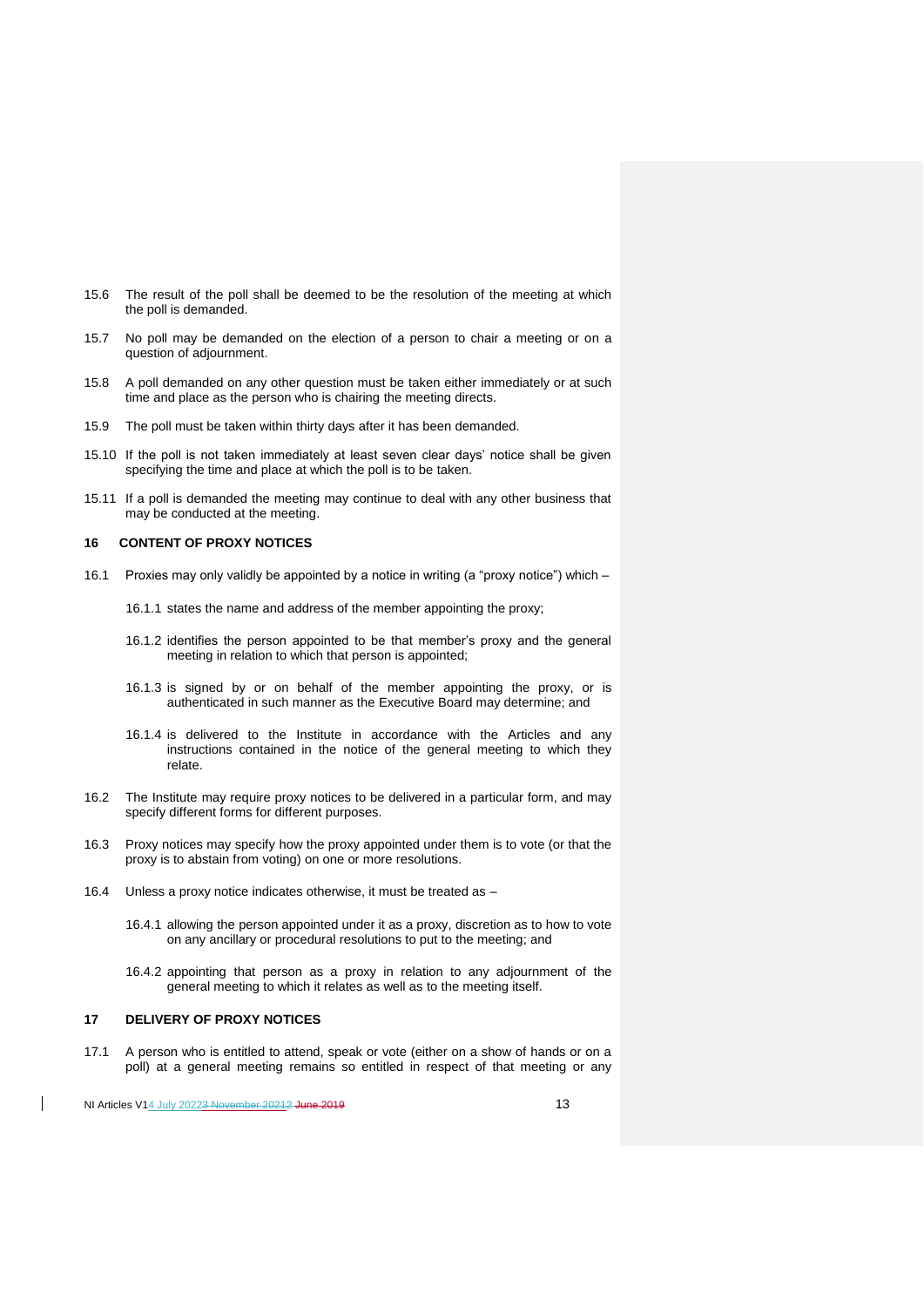adjournment of it, even though a valid proxy notice has been delivered to the Institute by or on behalf of that person, provided that a revocation has been received by the Institute as required below..

- 17.2 An appointment under a proxy notice may be revoked by delivering to the Institute a notice in writing given by or on behalf of the person by whom or on whose behalf the proxy notice was given.
- 17.3 A notice revoking a proxy appointment only takes effect if it is delivered before the start of the meeting or adjourned meeting to which it relates.
- 17.4 If a proxy notice is not executed by the person appointing the proxy, it must be accompanied by written evidence of the authority of the person who executed it to execute it on the appointer's behalf.

## **18 WRITTEN RESOLUTIONS**

- 18.1 A resolution in writing agreed by a simple majority, or in the case of a special resolution by a majority of not less than seventy-five percent (75%), of the members who would have been entitled to vote upon it had it been proposed at a general meeting, shall be effective, provided that:
	- 18.1.1 a copy of the proposed resolution has been sent to every eligible member;
	- 18.1.2 a simple majority, or in the case of a special resolution a majority of not less than seventy-five percent (75%), of members have signified their agreement to the resolution; and
	- 18.1.3 it is contained in an authenticated document which has been received at the registered office within the period of twenty-eight days beginning with the circulation date.
- 18.2 A resolution in writing may comprise several copies to which one or more members have signified their agreement.

# **19 OFFICERS**

- 19.1 The following Officers shall be appointed by the members at the annual general meeting:
	- 19.1.1 President, who shall be a Fellow, Honorary Fellow, Associate Fellow or Member and has served on the Executive Board or the Council;
	- 19.1.2 a maximum of **eight** Vice-Presidents, each of whom are likely to have served on the Executive Board or the Council;
	- 19.1.3 Treasurer, who shall be a Fellow, Honorary Fellow or other voting member of the Institute and who shall become a Trustee and Director of the Institute on the Executive Board.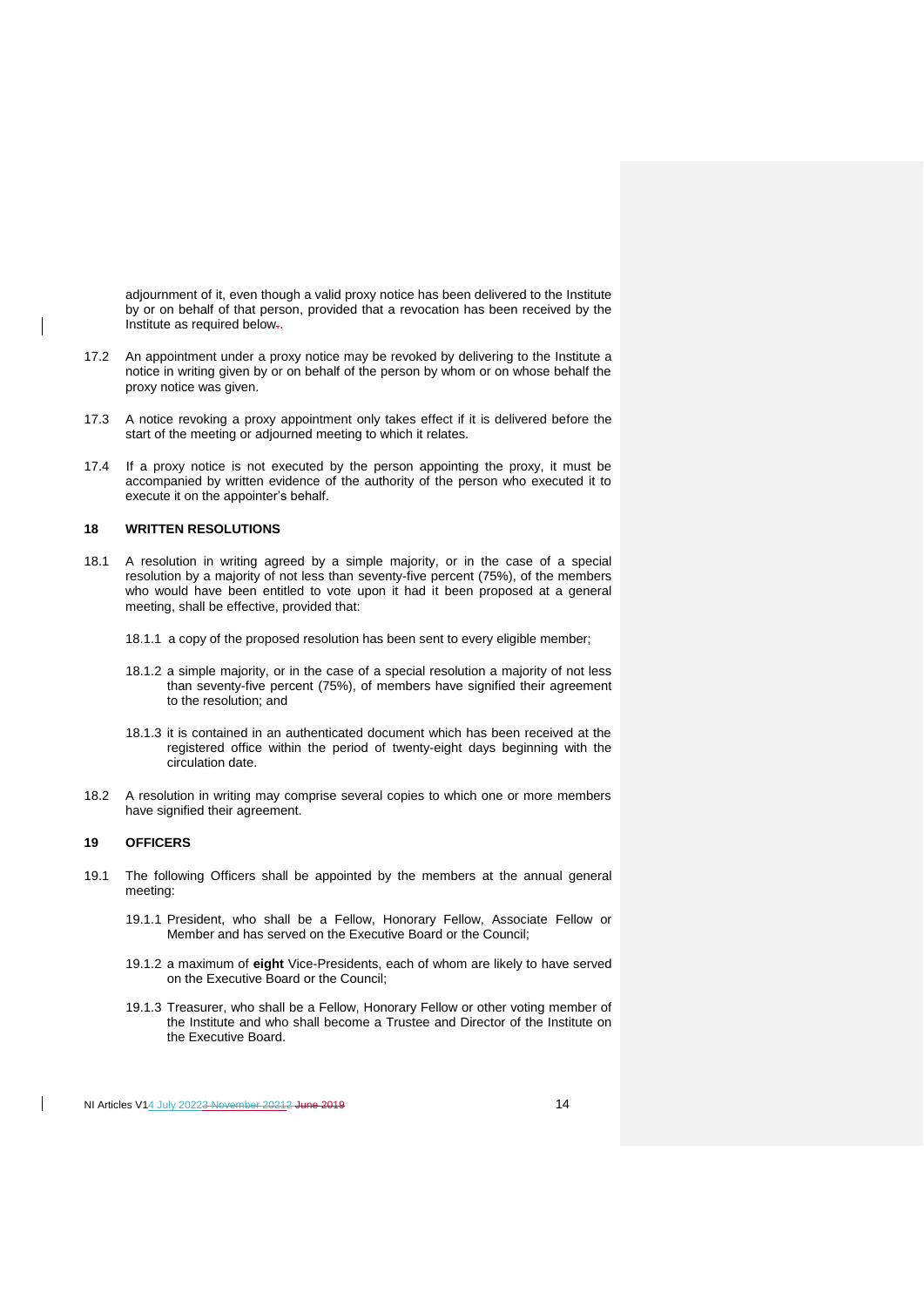- 19.2 The President and Vice-Presidents shall be members of the Council but not of the Executive Board.
- 19.3 The President shall be appointed for a term of two years.
- 19.4 The immediate Past President, on retiring as President, will automatically remain a member of the Council for a period of **two** years, unless theyhe is are elected to the Executive Board.
- 19.5 Vice Presidents shall be appointed for a term of **six** years and may be eligible for reelection for a further period of **three** years. Vice Presidents may not hold office for more than **nine** consecutive years, except in exceptional circumstances, as determined by the Council. One Vice President shall be nominated by the Nominations Committee for election by the Council as the Senior Vice President who shall have a term of office of **two** years.
- 19.6 The Treasurer shall be appointed for a term of **three** years and may be eligible for re-election for a further period of **three** years.
- 19.7 The Younger Members Council will be made up of between 10 and 14 members each aged under 35 years at the time of their appointment and will serve for **two**  years and may be re-elected for a period of another **two** years.
- 19.619.8 The Younger Members Council will have a Chair and Vice-Chair who will be<sup>\*</sup> ex-officio Members of Council
- 19.719.9 No salaried employee of the Institute shall be nominated to any office of the Institute, save that the Chief Executive as Company Secretary may be an employee.

# **20 COUNCIL**

- 20.1 The Council shall be elected by the members at the annual general meeting and no member of the Council shall be appointed if they are not a member of the Institute.
- 20.2 The Council shall act under delegated authority from the Executive Board and shall be subject to the same restrictions as the Executive Board.
- 20.3 The number of members of the Council shall be not less than thirty-five and not more than fifty-six, including the President, immediate Past President, and Vice Presidents.
- 20.4 The members may from time to time in general meeting increase or reduce the number of members of the Council.
- 20.5 Not less than forty percent (40%) of the elected Council members shall be actively engaged in a seagoing capacity and not more than ten percent (10%) shall be Associate Members. No person shall be eligible for the Council who is not a Fellow, Honorary Fellow, Associate Fellow, Member or Associate Member.
- 20.6 Members of the Council shall be elected for **three** years but may be eligible for reelection.  $-No$  member may be a member of the Council for more than six consecutive years, with the exception of the President and Vice Presidents.

NI Articles V14 July 20223 November 20212 June 2019

**Formatted:** Body Text 2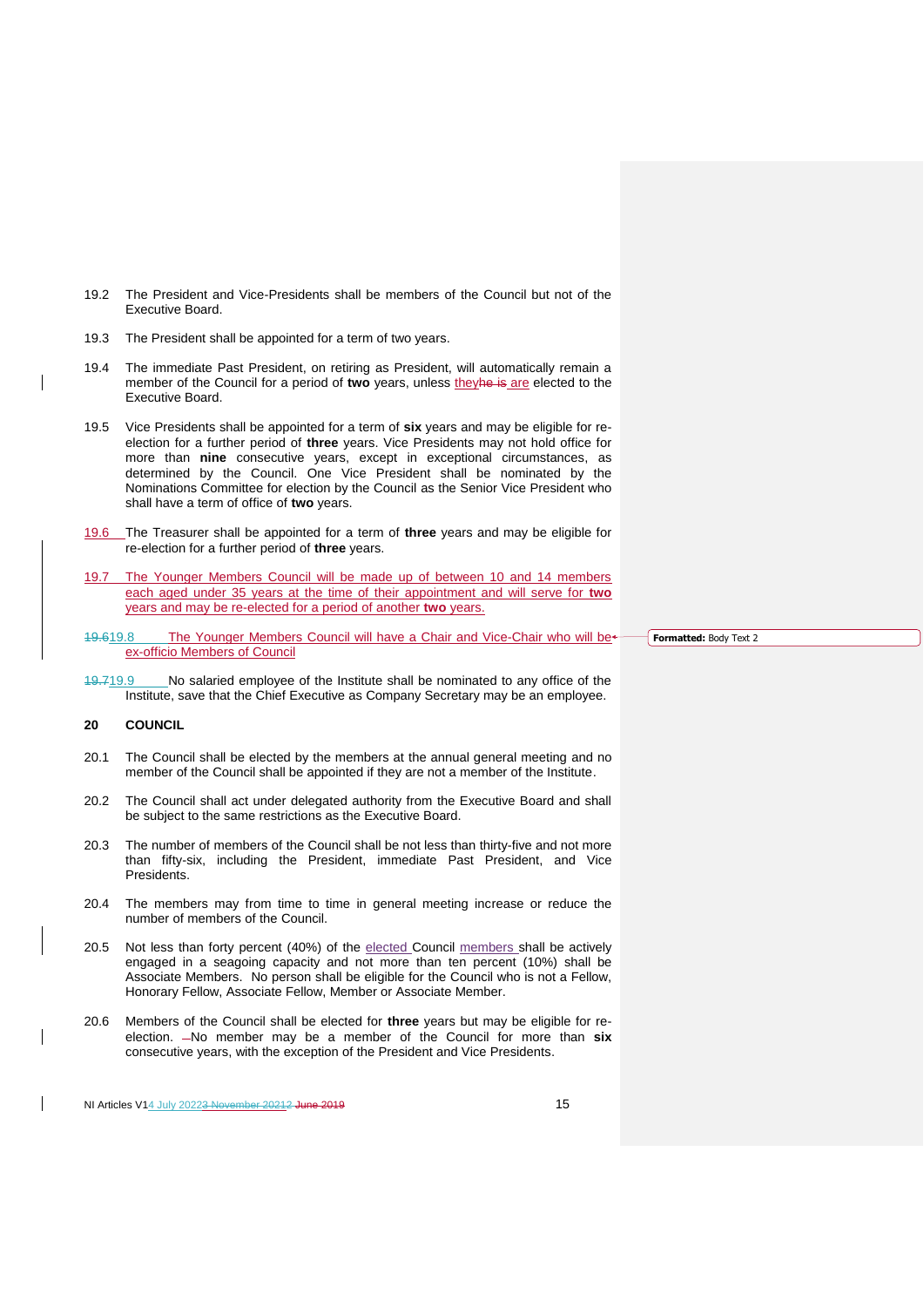#### **21 POWERS OF THE COUNCIL**

- 21.1 The Council shall appoint the Executive Board.
- 21.2 The following appointments shall be made by the Council:
	- 21.2.1 Chairman of the Executive Board:
	- 21.2.2 Vice-Chairmen of the Executive Board;
	- 21.2.3 Chairmen of each of the Committees (Article 34);
- 21.3 The Chairman, Vice-Chairman and Hon Treasurer of the Executive Board shall be appointed for a term of three years and may be eligible for re-election for a further period of three years.  $-$ In exceptional circumstances the appointments may be extended at the discretion of the Council, provided that his or hertheir total terms of office on the Executive Board does not exceed **twelve** years.
- 21.4 The Council shall advise the Executive Board on any particular matter or matters which are referred to it by the Executive Board or the Committees or which the Council may wish to draw to the attention of the Executive Board. The Council shall have no fiscal or executive authority.

#### **22 APPOINTMENT OF MEMBERS OF THE COUNCIL**

- 22.1 Not less than three months before the annual general meeting, the Executive Board shall send to each member entitled to vote at the meeting through publication in Seaways a list of the vacancies about to occur in the offices of President, Vice President, Council member and Treasurer at the conclusion of the annual general meeting.
- 22.2 Not later than two months after the issue of the Executive Board's list, any two members entitled to vote may nominate eligible persons to fill vacancies about to occur in the offices of Council members by delivering such nomination in writing, together with the consent of such persons to accept office if elected, but each such nominator shall be debarred from nominating any other person for the same election.
- 22.3 The persons so elected shall take office at the conclusion of the annual general meeting.
- 22.4 Members of the Council may appoint a member who is willing to act to be a member of the Council, either to fill a vacancy or as an additional member of the Council, provided that:
	- 22.4.1 the appointment does not cause the number of members of the Council to exceed the maximum;
	- 22.4.2 the member so appointed shall only hold office until the next annual general meeting; and
	- 22.4.3 if not re-appointed at the next annual general meeting, shall vacate office at the conclusion of that meeting.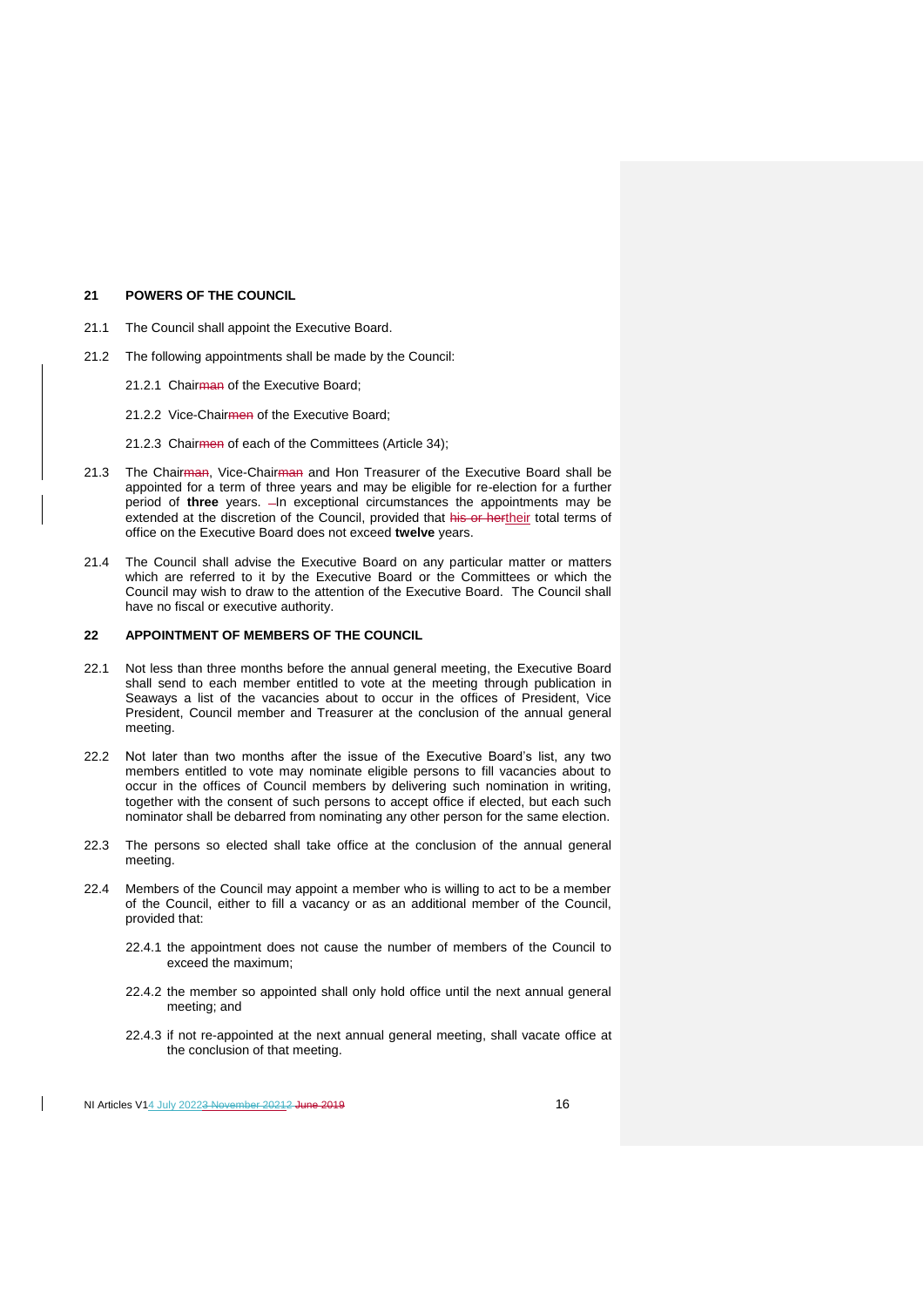# **23 DISQUALIFICATION AND REMOVAL OF COUNCIL MEMBERS**

23.1 A Council member shall cease to hold office if he or shethey:

23.1.1 ceases to be a member of the Institute;

- 23.1.2 becomes incapable by reason of mental disorder, illness or injury of managing and administering his or hertheir own affairs; or
- 23.1.3 resigns as a Council member by notice to the Institute.
- 23.2 The members of the Institute may, by ordinary resolution, remove any member of the Council before the expiration of theirhis period of office and may, by ordinary resolution, appoint another qualified member in their his stead; but any person so appointed shall retain his office so long only as the member in whose place they arehe is appointed would have held the same if theyhe had not been removed.
- 23.3 If a member of the Council is required to retire at an annual general meeting by a provision of the Articles, the retirement shall take effect upon the conclusion of the meeting.

 $\mathsf{I}$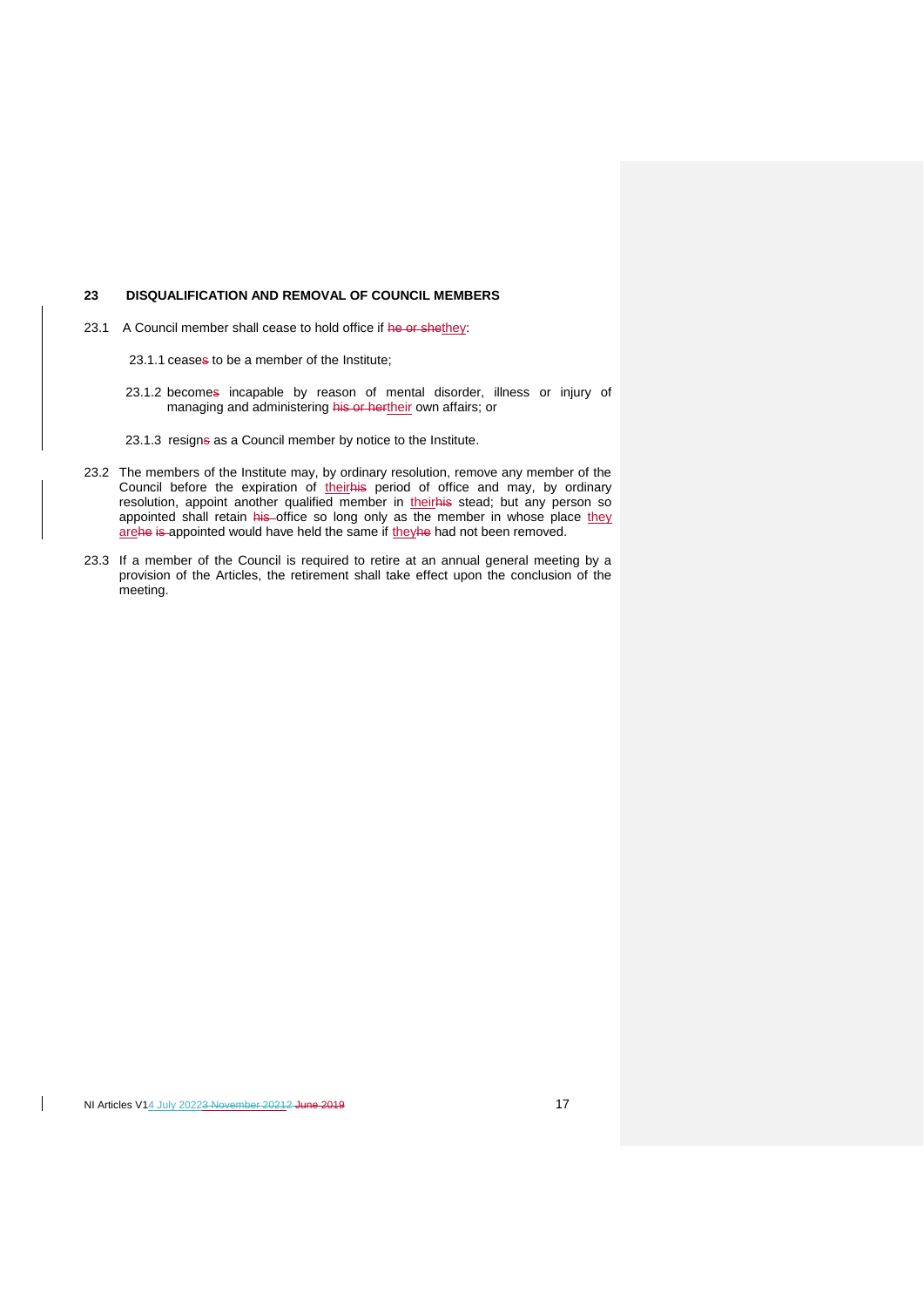#### **24 PROCEEDINGS OF THE COUNCIL**

- 24.1 The Council may meet for the despatch of business, adjourn and otherwise regulate its meetings as it thinks fit, subject to the provisions of the Articles.
- 24.2 The President of the Institute or, in theirhis absence, the senior Vice-President present or, in the absence of any Vice-President, the senior ordinary Council member present shall act as Chairman at meetings of the Council.
- 24.3 The Chairman of the Council may call a Council meeting at any time. **Five** or more Council members may, and upon their request the Chief Executive shall, at any time, summon a meeting of the Council by notice served upon the Council members.
- 24.4 Questions arising at a meeting shall be decided by a majority of votes.
- 24.5 In the case of an equality of votes, the person who is chairing the meeting shall have a second or casting vote.
- 24.6 No decision may be made by a meeting of the Council members unless a quorum is present at the time the decision is purported to be made.
- 24.7 The quorum shall be **six** Council members, or such larger number as may be decided from time to time by the Council.
- 24.8 A Council member shall not be counted in the quorum present when any decision is made about a matter upon which that Council member is not entitled to vote.

# **25 EXECUTIVE BOARD**

- 25.1 An Executive Board member must be a natural person aged 18 years or older.
- 25.2 No one may be appointed an Executive Board member if he or shethey would be disqualified from acting under the provisions of Article 28.
- 25.3 No person shall be eligible for the Executive Board who is not a Fellow, Honorary Fellow, Associate Fellow or Member.
- 25.4 The number of Executive Board members shall be not less than **eight** and not more than **fifteen**, including the Treasurer. The company secretary shall be entitled to attend ex-officio.
- 25.5 The members of the Institute may from time to time increase or reduce the number of members of the Executive Board and determine the period of office.
- 25.6 An Executive Board member may not appoint an alternate Executive Board member or anyone to act on his or hertheir behalf at meetings of the Executive Board.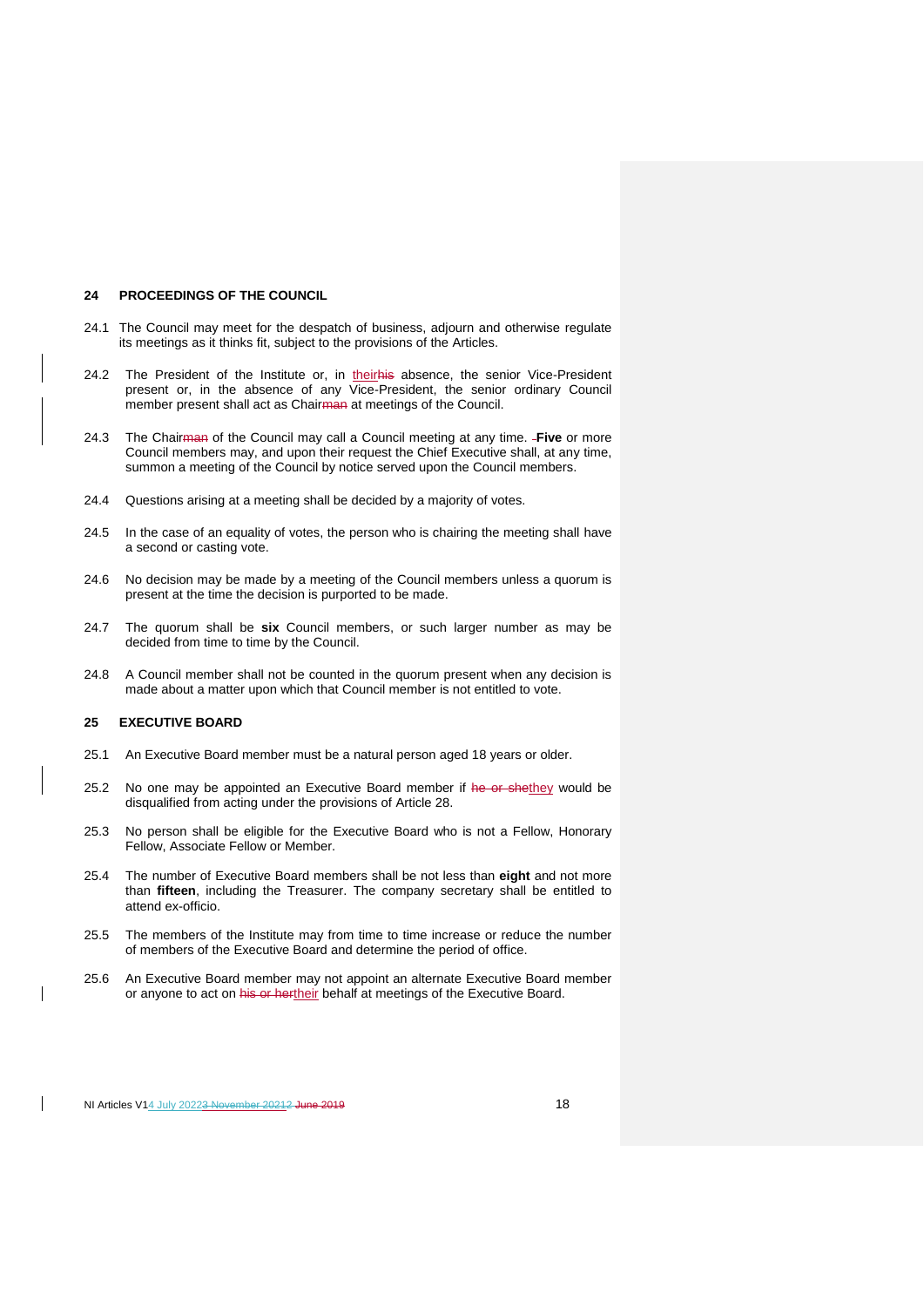#### **26 POWERS OF THE EXECUTIVE BOARD**

- 26.1 The Executive Board shall manage the business of the Institute and may exercise all the powers of the Institute, unless they are subject to any restrictions imposed by the Companies Acts, the Articles or any special resolution of the members.
- 26.2 No alteration of the Articles or any special resolution shall have retrospective effect to invalidate any prior act of the Executive Board.
- 26.3 Any meeting of the Executive Board at which a quorum (Article 30.8) is present at the time the relevant decision is made, may exercise all the powers exercisable by the Executive Board.

# **27 APPOINTMENT OF EXECUTIVE BOARD MEMBERS**

- 27.1 The Executive Board shall be elected by the Council and, if the appointed person is a member of the Council at the time, shall cease to be a member of the Council upon appointment to the Executive Board.
- 27.2 The Treasurer shall be appointed for the term of office in Article 19.6. Other members of the Executive Board shall be appointed for **three** years or such lesser term as Council may decide but may be eligible for re-election. No member of the Executive Board shall be in office for longer than **six** consecutive years measured from the beginning of their first full term of three years, with the exception of the Chairman, Vice Chairman and Hon Treasurer as set out in Article 21.3.

#### **28 DISQUALIFICATION AND REMOVAL OF EXECUTIVE BOARD MEMBERS**

28.1 An Executive Board member shall cease to hold office if theyhe:

28.1.1 ceases to be an Executive Board member by virtue of any provision in the Companies Acts or is prohibited by law from being a company director;

- 28.1.2 areis disqualified from acting as a trustee by virtue of section 178 and 179 of the Charities Act (or any statutory re-enactment or modification of that provision);
- 28.1.3 ceases to be a member of the Institute;
- 28.1.4 in the written opinion, given to the Institute, of a registered medical practitioner treating that person, hasve become physically or mentally incapable of acting as an Executive Board member and may remain so for more than three months;
- 28.1.5 resigne as an Executive Board member by notice to the Institute (but only if at least two Executive Board members will remain in office when the notice of resignation is to take effect):
- 28.1.6 areis absent without the permission of the Executive Board members from all their meetings held within a period of one year and the Executive Board members resolve that histheir office be vacated; or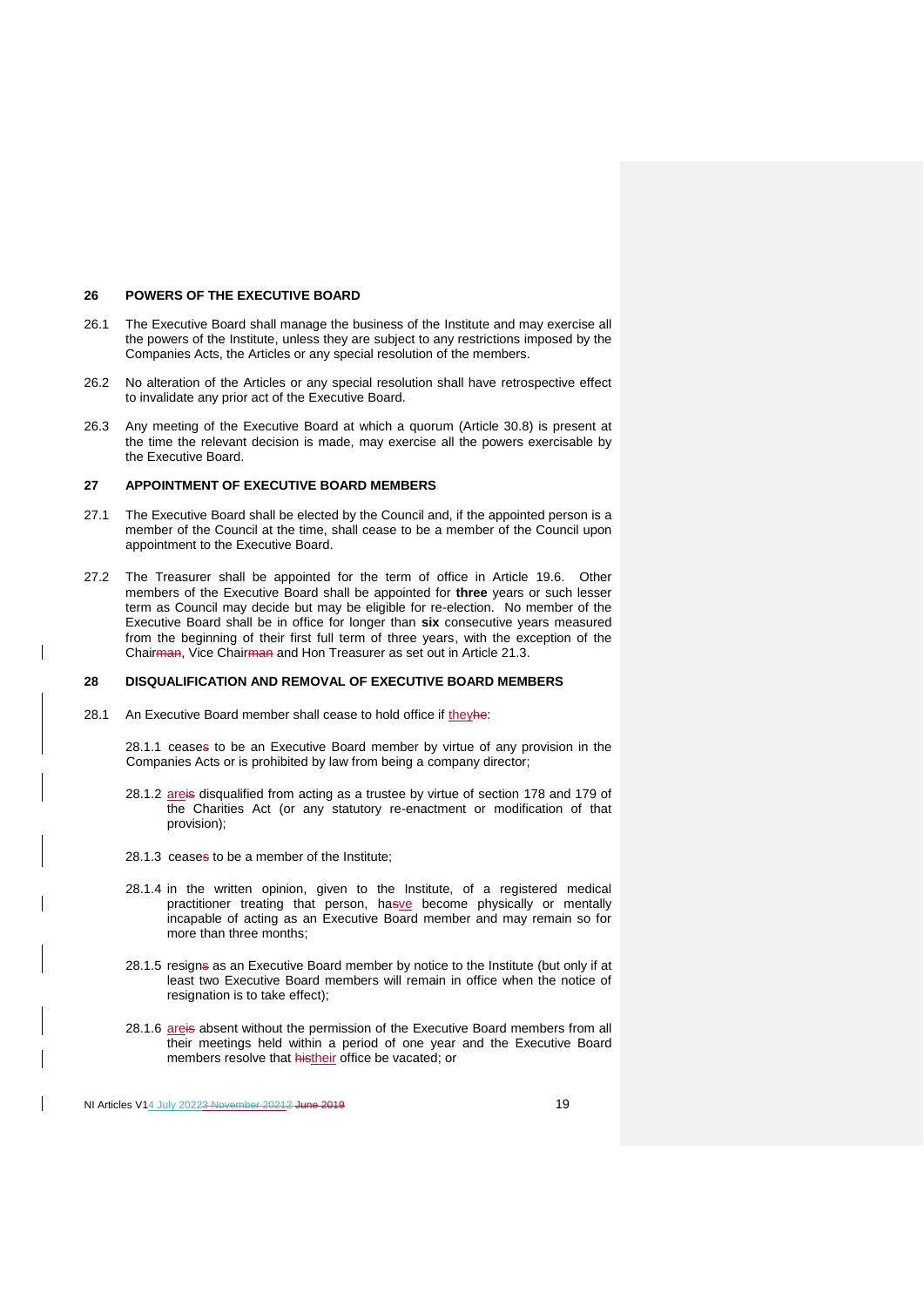- 28.1.7 fails to contribute to meetings of the Executive Board, either in person or electronically, and the Executive Board members resolve that his their office be vacated.
- 28.2 The Council shall have power to remove a member of the Executive Board, subject to ratification by the members at the next general meeting.

## **29 REMUNERATION OF EXECUTIVE BOARD MEMBERS**

The Executive Board members must not be paid any remuneration unless it is authorised by Article 6.

#### **30 PROCEEDINGS OF THE EXECUTIVE BOARD MEMBERS**

- 30.1 The Executive Board may meet for the despatch of business, adjourn and otherwise regulate its meetings as it thinks fit, subject to the provisions of the Articles.
- 30.2 The Chairman of the Executive Board or, in theirhis absence, the Vice-Chairman, shall act as Chairman of meetings of the Executive Board. In the event of the absence of the Chairman and the Vice-Chairman of the Executive Board, the senior ordinary Executive Board member shall chair the meeting.
- 30.3 The Chairman of the Executive Board may call an Executive Board meeting at any time. **Three** or more Executive Board members may, and upon their request the Chief Executive shall, at any time, summon a meeting of the Executive Board by notice served upon the Executive Board members.
- 30.4 Questions arising at a meeting shall be decided by a majority of votes.
- 30.5 In the case of an equality of votes, the person who is chairing the meeting shall have a second or casting vote.
- 30.6 A meeting may be held by suitable electronic means agreed by the Executive Board members in which each participant may communicate with all the other participants.
- 30.7 No decision may be made by a meeting of the Executive Board members unless a quorum is present at the time the decision is purported to be made. 'Present' includes being present by suitable electronic means agreed by the Executive Board in which a participant or participants may communicate with all the other participants.
- 30.8 The quorum shall be **four** Executive Board members, or such larger number as may be decided from time to time by the Executive Board.
- 30.9 An Executive Board member shall not be counted in the quorum present when any decision is made about a matter upon which that Executive Board member is not entitled to vote.
- 30.10 If the number of Executive Board members is less than the number fixed as the minimum number, the continuing Executive Board members or Executive Board member may act only for the purpose of filling vacancies or of calling a general meeting.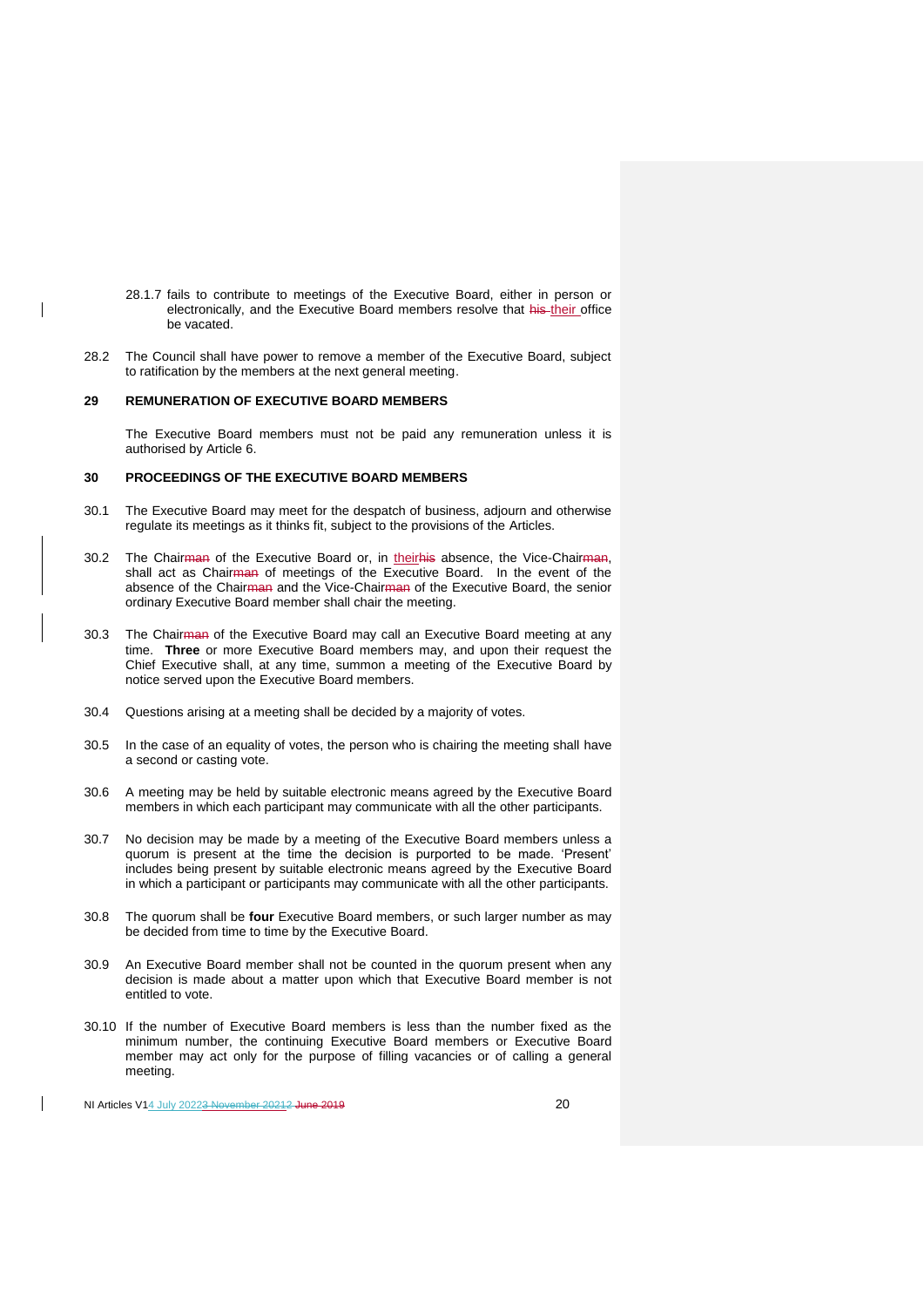- 30.11 A resolution in writing or in electronic form agreed by a simple majority of all the Executive Board members entitled to receive notice of a meeting of the Executive Board, or of a Committee of Executive Board members, and to vote upon the resolution, shall be as valid and effectual as if it had been passed at a meeting of the Executive Board members, or Committee of Executive Board members, duly convened and held.
- 30.12 The resolution in writing may comprise several documents containing the text of the resolution in like form to each of which one or more Executive Board members has signified their agreement.

## **31 DECLARATION OF EXECUTIVE BOARD MEMBERS' INTERESTS**

31.1 An Executive Board member must declare the nature and extent of any interest, direct or indirect, which they havehe has in a proposed transaction or arrangement with the Institute or in any transaction or arrangement entered into by the Institute which has not previously been declared. - An Executive Board member must absent himself themselves from any discussions of the Executive Board in which it is possible that a conflict will arise between their his duty to act solely in the interests of the Institute and any personal interest (including but not limited to any personal financial interest).

# **32 CONFLICTS OF INTEREST**

- 32.1 If a conflict of interests arises for an Executive Board member because of a duty of loyalty owed to another organisation or person, and the conflict is not authorised by virtue of any other provision in the Articles, the unconflicted Executive Board members may authorise such a conflict of interest where the following conditions apply:
	- 32.1.1 the conflicted Executive Board member is absent from the part of the meeting at which there is discussion of any arrangement or transaction affecting that other organisation or person;
	- 32.1.2 the conflicted Executive Board member does not vote on any such matter and is not to be counted when considering whether a quorum of Executive Board members is present at the meeting; and
	- 32.1.3 the unconflicted Executive Board members consider it is in the interests of the Institute to authorise the conflict of interests in the circumstances applying.
- 32.2 In this Article a conflict of interest arising because of a duty of loyalty owed to another organisation or person only refers to such a conflict which does not involve a direct or indirect benefit of any nature to an Executive Board member.

## **33 VALIDITY OF EXECUTIVE BOARD MEMBERS' DECISIONS**

33.1 Subject to Article 33.2, all acts done by a meeting of the Executive Board, or of a Committee of Executive Board members, shall be valid notwithstanding the participation in any vote of an Executive Board member: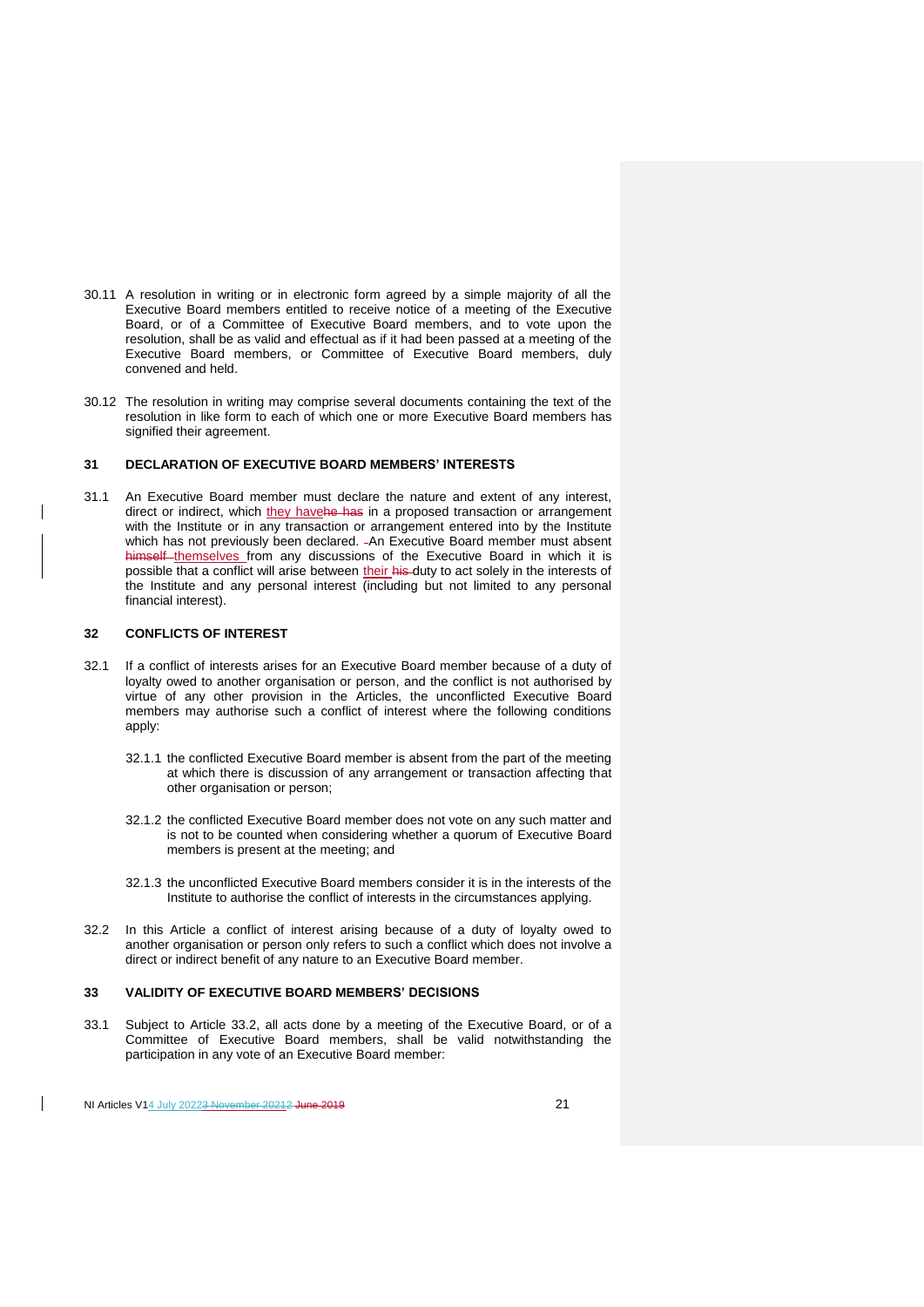- 33.1.1 who was disqualified from holding office;
- 33.1.2 who had previously retired or who had been obliged by the constitution to vacate office;
- 33.1.3 who was not entitled to vote on the matter, whether by reason of a conflict of interests or otherwise;

if without:

- 33.1.4 the vote of that Executive Board member; and
- 33.1.5 that Executive Board member being counted in the quorum;

the decision has been made by a majority of the Executive Board members at a quorate meeting.

33.2 Article 33.1 does not permit an Executive Board member to keep any benefit that may be conferred upon themhim by a resolution of the Executive Board members or of a Committee of Executive Board members if, but for Article 33.1, the resolution would have been void, or if the Executive Board member has not complied with Article 31.

# **34 DELEGATION**

 $\overline{\phantom{a}}$ 

- 34.1 The Executive Board may delegate any of their powers or functions to Committees consisting of such Executive Board members, members of the Council, other members of the Institute and staff as they think fit, but the terms of any delegation must be recorded in the minute book.
- 34.2 The Executive Board may impose conditions when delegating, including the conditions that:
	- 34.2.1 the relevant powers are to be exercised exclusively by the committee to whom they delegate;
	- 34.2.2 no expenditure may be incurred on behalf of the Institute except in accordance with a budget previously agreed with the Executive Board.
- 34.3 The Executive Board may revoke or alter a delegation at any time.
- 34.4 The Committees may include, but shall not be limited to, the following:
	- 34.4.1 Assurance Committee
	- 34.4.2 Nominations Committee
	- 34.4.3 Financial/Audit Committee
	- 34.4.4 such Specialist Committees as shall be required.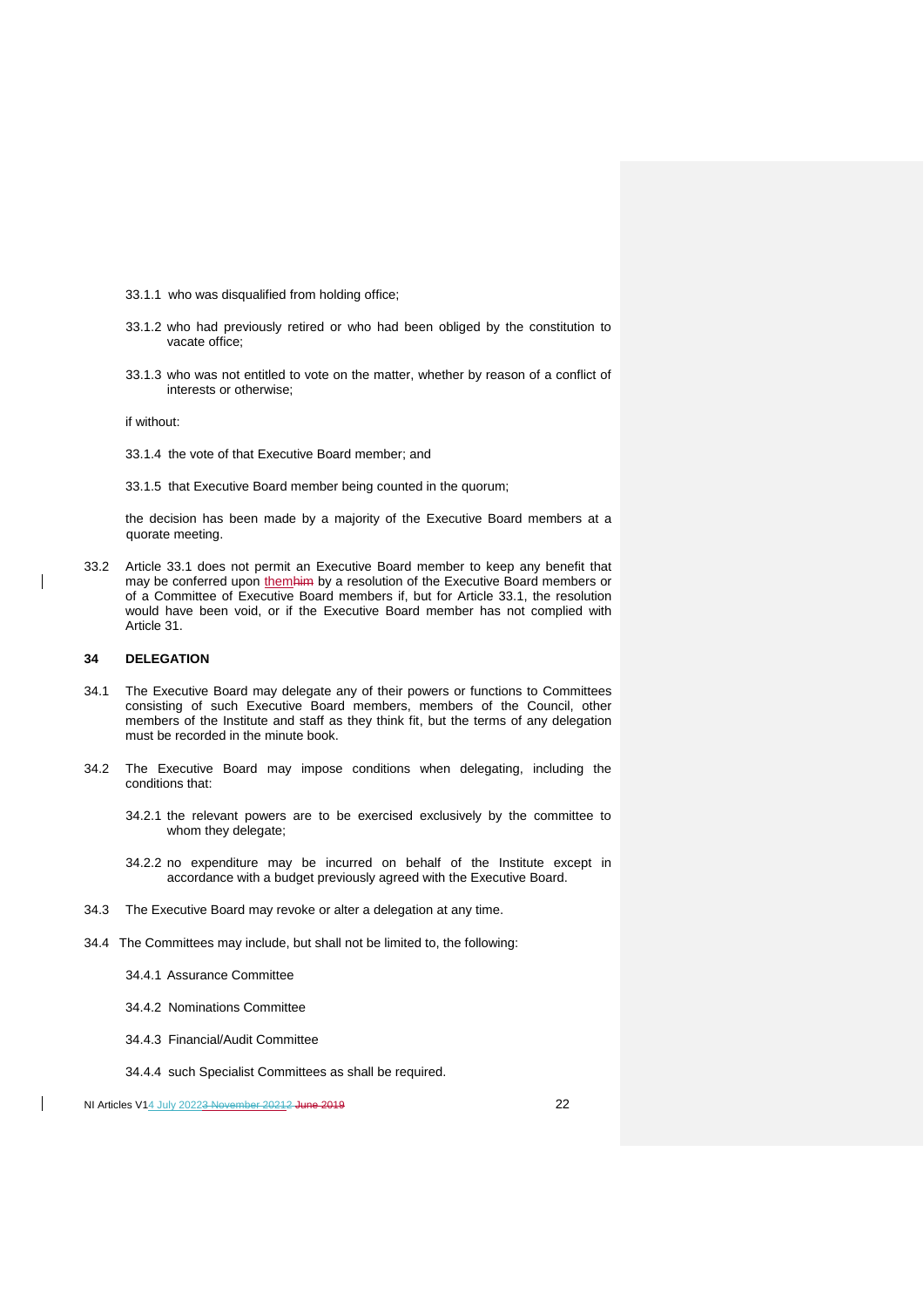- 34.5 The Assurance Committee and the Nominations Committee shall report to and make recommendations to the Council.
- 34.6 The Financial/Audit Committee shall report fully and promptly to the Executive Board.
- 34.7 The Specialist Committees shall report fully and promptly to Council and to the Executive Board as appropriate.
- 34.8 The Council shall be responsible for appointing the Chairman of each of the Committees, who shall be appointed for a term not exceeding **six** years. In exceptional circumstances the appointments may be extended at the discretion of the Council.

# **35 CHIEF EXECUTIVE/COMPANY SECRETARY**

- 35.1 The Chief Executive, who may also act as company secretary, shall be appointed by the Executive Board for such time, at such remuneration and upon such conditions as it may think fit, and any Chief Executive so appointed may be removed by the Executive Board.
- 35.2 The Executive Board may from time to time by resolution appoint an assistant or deputy, and any person so appointed may act in place of the Chief Executive if there be no Chief Executive or no Chief Executive capable of acting.
- 35.3 Subject to the directions of the Executive Board, it shall be the duty of the Chief Executive to:
	- 35.3.1 conduct the correspondence of the Institute;
	- 35.3.2 attend meetings of the Institute, the Council and the Executive Board;
	- 35.3.3 ensure that minutes are taken of proceedings of such meetings;
	- 35.3.4 read all minutes and communications that may be needed to be read;
	- 35.3.5 superintend the publication of such papers and publications as the Executive Board may direct;
	- 35.3.6 have charge of the library;
	- 35.3.7 direct the collection of subscriptions and other amounts due to the Institute;
	- 35.3.8 ensure the preparation of the accounts on the expenditure of the funds; and
	- 35.3.9 present all accounts to the Executive Board for inspection and approval.
- 35.4 The Chief Executive shall engage, subject to the approval of the Executive Board, and be responsible for all persons employed under him and shall generally conduct the ordinary business of the Institute under the direction of the Executive Board.

NI Articles V14 July 20223 November 20212 June 2019 23

 $\overline{\phantom{a}}$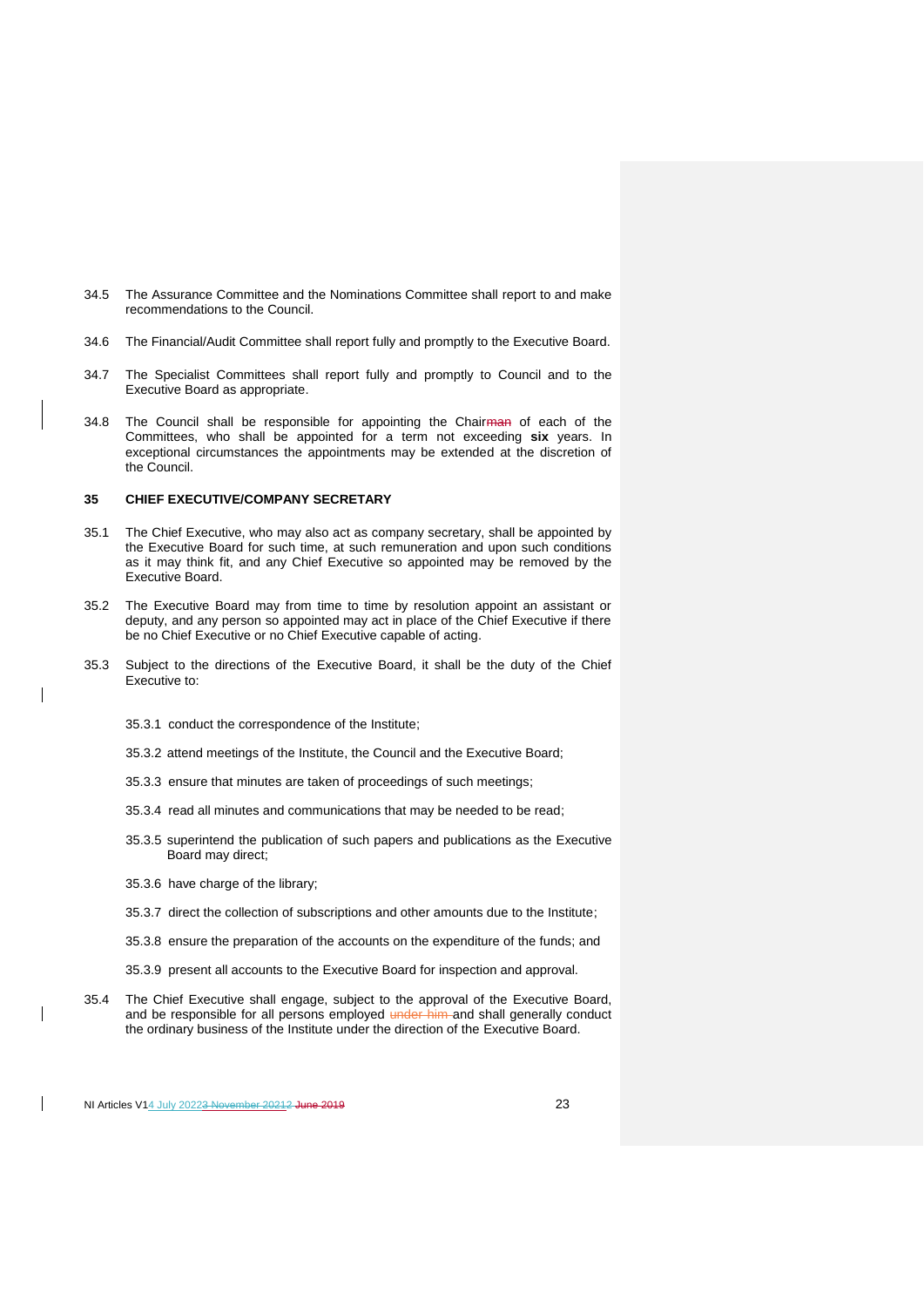## **36 SEAL**

36.1 If the Institute has a seal it must only be used by the authority of the Executive Board or of a Committee of Executive Board members authorised by the Executive Board. The Executive Board may determine who shall sign any instrument to which the seal is affixed and, unless otherwise so determined, it shall be signed by an Executive Board member and by the Chief Executive or by a second Executive Board member.

## **37 MINUTES**

37.1 The Executive Board shall ensure that minutes are kept of the following:

37.1.1 appointments of Officers, Council members, Executive Board members and Committee members;

- 37.1.2 proceedings at meetings of the Institute, the Council, the Executive Board and the Committees.
- 37.2 The minutes of meetings shall include:
	- 37.2.1 the names of those present at the meeting;
	- 37.2.2 the decisions made at the meetings; and
	- 37.2.3 where appropriate, the reasons for the decisions.
- 37.3 The minutes shall be signed by the Chairman of the relevant meeting and shall be approved by the members at the next subsequent meeting.

#### **38 ACCOUNTS**

 $\overline{\phantom{a}}$ 

- 38.1 The Executive Board must prepare accounts for each financial year as required by the Companies Acts. The accounts must be prepared to show a true and fair view and follow accounting standards issued or adopted by the Accounting Standards Board or its successors and adhere to the recommendations of applicable Statements of Recommended Practice.
- 38.2 The Executive Board must keep accounting records as required by the Companies Acts and ensure that the accounts are subject to independent examination or audit, as required.

## **39 ANNUAL REPORT AND RETURN AND REGISTER OF CHARITIES**

- 39.1 The Executive Board must comply with the requirements of the Charities Act -with regard to the:
	- 39.1.1 transmission of the statements of account to the Institute;
	- 39.1.2 preparation of an Annual Report and its transmission to the Commission;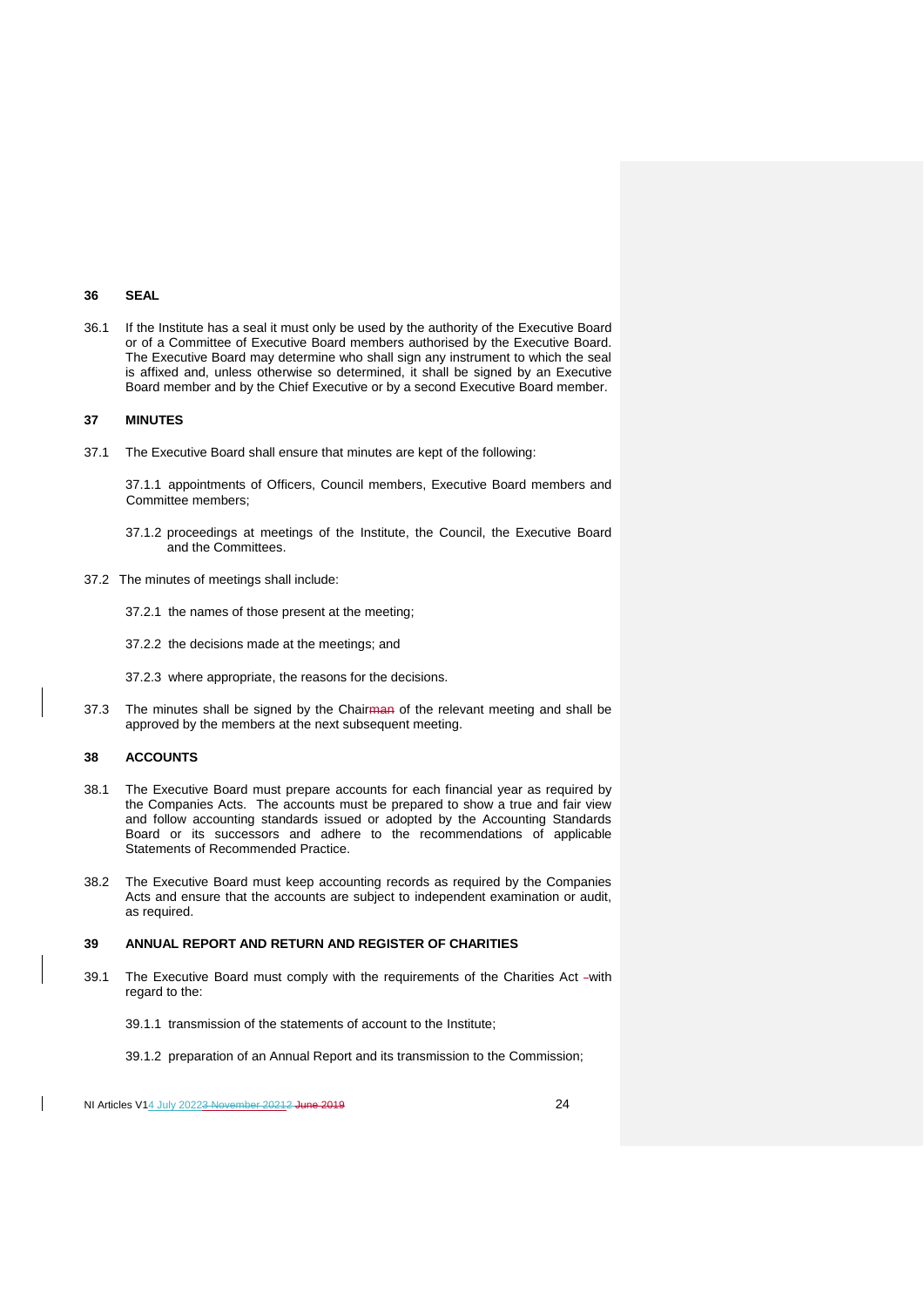39.1.3 preparation of an Annual Return and its transmission to the Commission.

39.2 The Executive Board must notify the Commission promptly of any changes to the Institute's entry on the Central Register of Charities.

#### **40 MEANS OF COMMUNICATION TO BE USED**

- 40.1 Subject to the Articles, anything sent or supplied by or to the Institute under the Articles may be sent or supplied in any way in which the Companies Acts provide for documents or information which are authorised or required by any provision of those Acts to be sent or supplied by or to the Institute.
- 40.2 Subject to the Articles, any notice or document to be sent or supplied to an Executive Board member in connection with the taking of decisions by the Executive Board may also be sent or supplied by the means by which that Executive Board member has asked to be sent or supplied with such notices or documents for the time being.
- 40.3 Any notice to be given to or by any person pursuant to the Articles:

40.3.1 must be in writing; or

40.3.2 must be given in electronic form.

- 40.4 The Institute may give any notice to a member either:
	- 40.4.1 personally; or
	- 40.4.2 by sending it by post in a prepaid envelope addressed to the member at theirhis or her address; or
	- 40.4.3 by leaving it at the address of the member; or
	- 40.4.4 by giving it in electronic form to the member's address; or
	- 40.4.5 by placing the notice on a website and providing the person with a notification in writing or in electronic form of the presence of the notice on the website. The notification must state that it concerns a notice of a company meeting and must specify the place, date and time of the meeting.
- 40.5 A member present in person at any meeting of the Institute shall be deemed to have received notice of the meeting and of the purposes for which it was called.
- 40.6 Proof that an envelope containing a notice was properly addressed, prepaid and posted shall be conclusive evidence that the notice was given.
- 40.7 Proof that an electronic form of notice was given shall be conclusive where the company can demonstrate that it was properly addressed and sent, in accordance with section 1147 of the Companies Act 2006.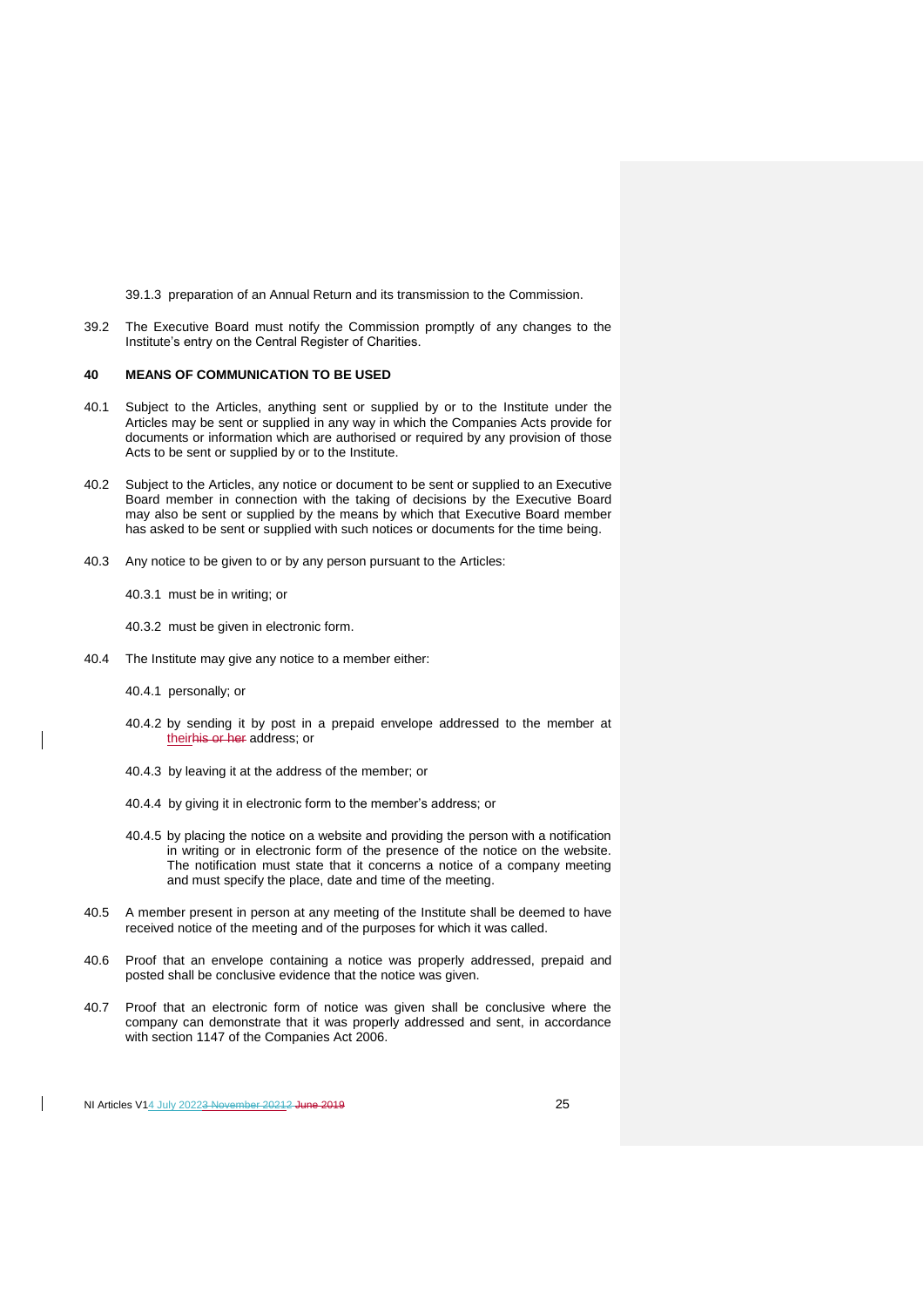- 40.8 In accordance with section 1147 of the Companies Act 2006 notice shall be deemed to be given:
	- 40.8.1 48 hours after the envelope containing it was posted; or

40.8.2 in the case of an electronic form of communication, 48 hours after it was sent.

## **41 INDEMNITY**

 $\overline{\phantom{a}}$ 

 $\overline{\phantom{a}}$ 

- 41.1 The Institute shall indemnify any Executive Board member against any liability incurred by themhim in that capacity, to the extent permitted by sections 232 to 234 of the Companies Act 2006.
- 41.2 In this Article a "relevant Executive Board member" means any Executive Board member or former Executive Board member of the Institute.

## **42 BRANCHES**

- 42.1 The Executive Board may establish branches of the Institute in areas where, in its opinion, a sufficient number of members are resident, to ensure that local activities can be carried out satisfactorily.
- 42.2 The Executive Board shall approve bye laws for the conduct of such branches and make such provision as it thinks fit for the expenses of a branch. -Should the activities of any branch be, in the opinion of the Executive Board, not conducted in the interests of the Institute, the Executive Board may close down the branch concerned.

## **43 RULES**

- 43.1 The Executive Board may from time to time make and amend such reasonable and proper rules or bye laws as they may deem necessary or expedient for the proper conduct and management of the Institute.
- 43.2 The bye laws may regulate the following matters but are not restricted to them:
	- 43.2.1 the process and criteria for admission of members of the Institute, categories of membership, the rights and privileges of such members, the entrance fees, subscriptions and other fees or payments to be made by members;
	- 43.2.2 the governance procedures of the Institute, the Advisory Council, the Executive Board and the Committees;
	- 43.2.3 procedures at general meetings, meetings of the Advisory Council and meetings of the Executive Board, in so far as such procedures are not regulated by the Companies Acts or by the Articles;
	- 43.2.4 branch bye laws;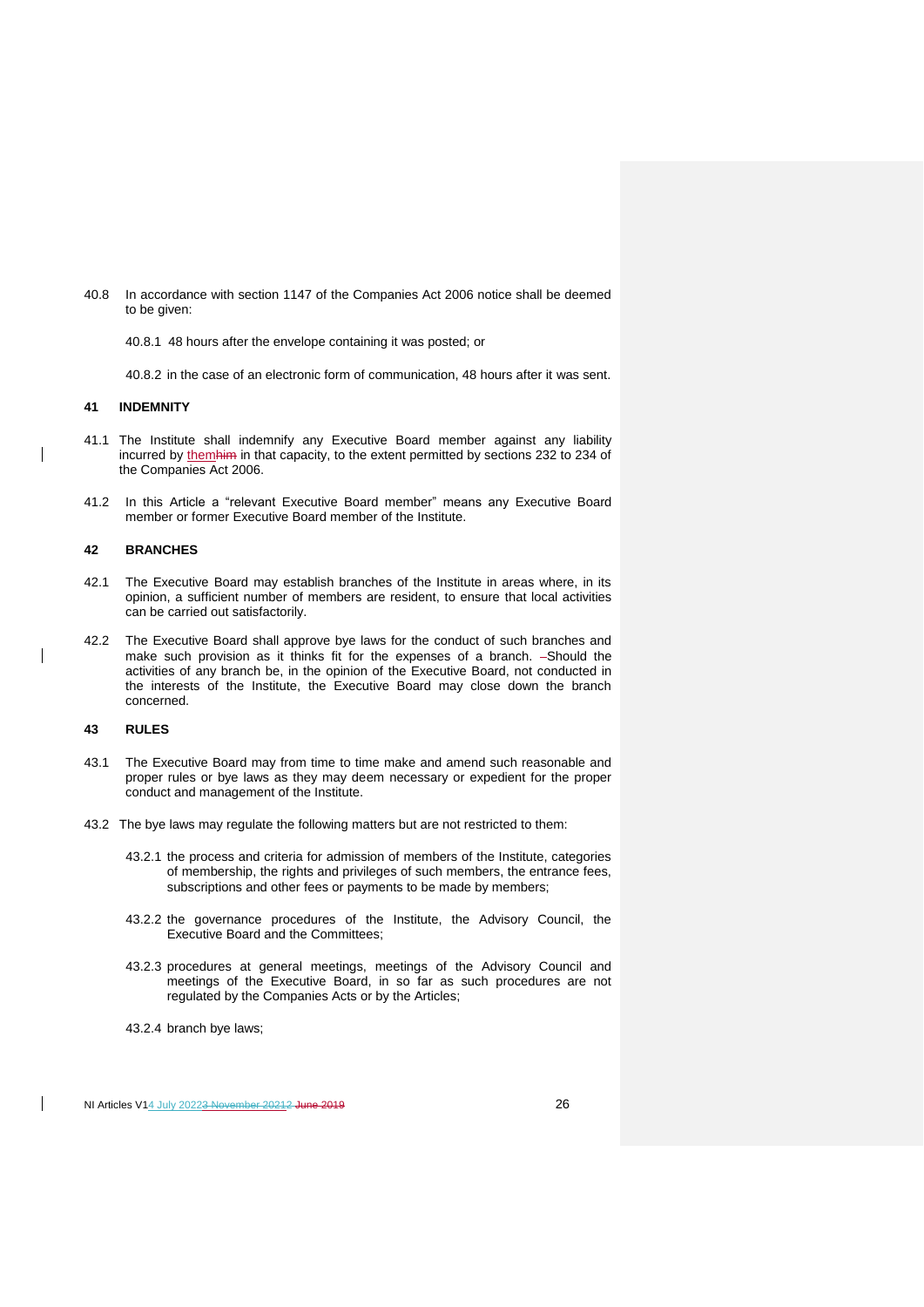- 43.2.5 the setting aside of the whole or any part or parts of the Institute's premises at any particular time or times or for any particular purpose or purposes;
- 43.2.6 the Professional Code of Conduct;
- 43.2.7 the conduct of members of the Institute in relation to one another, and to the Institute's employees and volunteers;
- 43.2.8 staff and contractual matters, including the Staff Handbook;
- 43.2.9 generally, all such matters as are commonly the subject matter of company rules.
- 43.3 The Executive Board must adopt such means as they think fit to bring the rules and bye laws to the notice of members of the Institute.
- 43.4 The rules or bye laws shall be binding on all members of the Institute. No rule or bye law shall be inconsistent with, or shall affect or repeal anything contained in, the Articles.

# **44 DISSOLUTION**

- 44.1 The members of the Institute may at any time before, and in expectation of, its dissolution resolve that any net assets of the Institute after all its debts and liabilities have been paid, or provision has been made for them, shall on or before the dissolution of the Institute be applied or transferred in any of the following ways:
	- 44.1.1 directly for the Objects; or
	- 44.1.2 by transfer to any charity or charities for purposes similar to the Objects; or
	- 44.1.3 to any charity or charities for use for particular purposes that fall within the Objects.
- 44.2 Subject to any such resolution of the members of the Institute, the Executive Board of the Institute may at any time before, and in expectation of the Institute's dissolution, resolve that any net assets of the Institute, after all its debts and liabilities have been paid, or provision made for them, shall on or before dissolution of the Institute be applied or transferred:
	- 44.2.1 directly for the Objects; or
	- 44.2.2 by transfer to any charity or charities for purposes similar to the Objects; or
	- 44.2.3 to any charity or charities for use for particular purposes that fall within the Objects.
- 44.3 In no circumstances shall the net assets of the Institute be paid to or distributed among the members of the Institute (except to a member that is itself a charity) and, if no resolution in accordance with Article 44.1 or 44.2 is passed by the members or